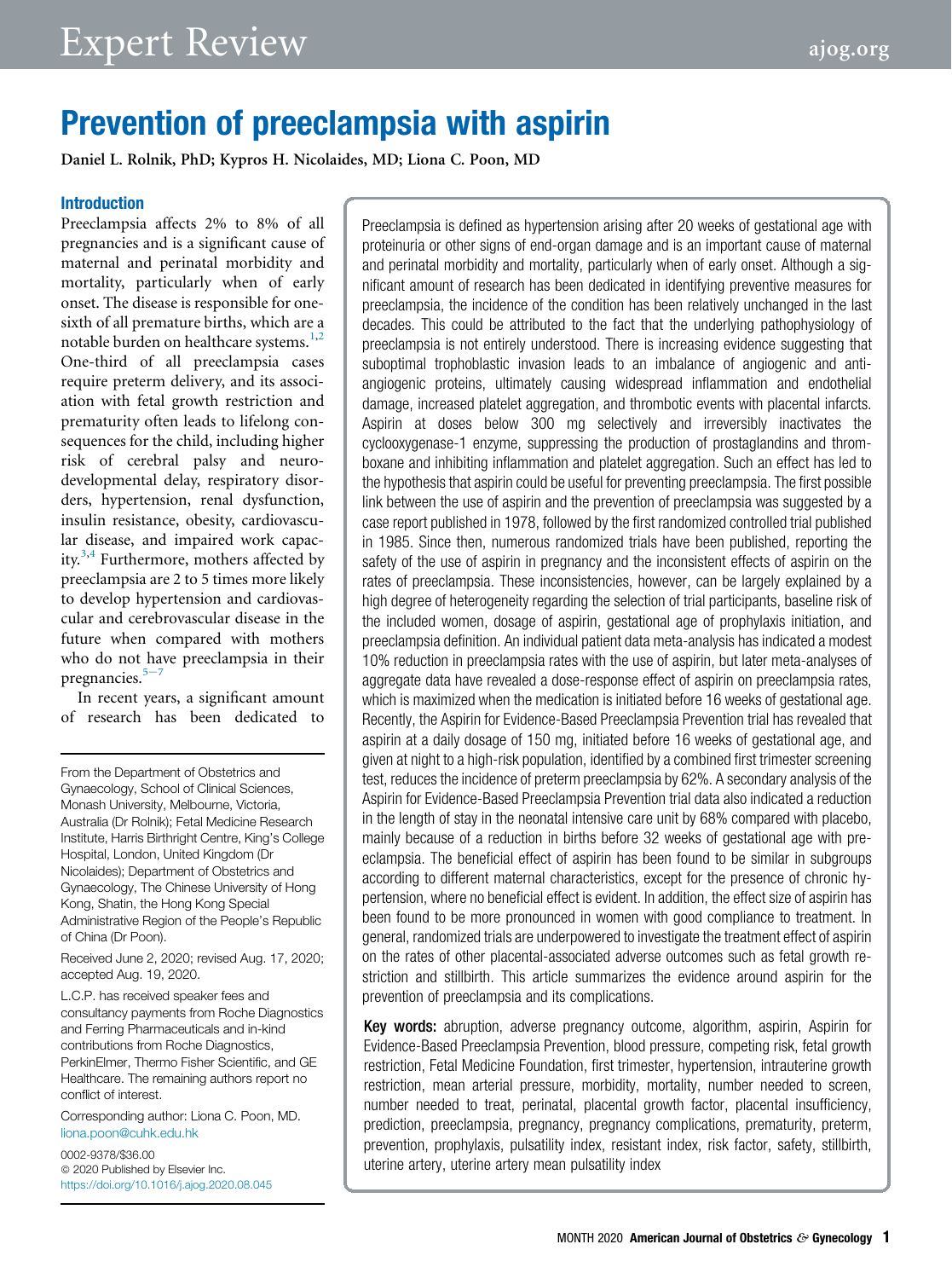elucidate the pathophysiology of the disorder, develop methods in identifying women at risk through the use of predictive models, and investigate possible preventive strategies to reduce the incidence of preeclampsia. $8-10$  $8-10$  A robust predictive algorithm applied at 11 to 13 weeks of gestational age identifies about 75% of the cases of preterm preeclampsia (with delivery before 37 weeks of gestational age) and about 90% of the cases of early-onset disease preeclampsia (with delivery before 34 weeks of gestational age), at a 10% screen-positive rate.<sup>[11](#page-9-6)</sup> This combined screening test utilizes maternal characteristics and medical and obstetrical history to calculate the a priori probability of delivery with preeclampsia vs that for any other cause at a given gestational age, which is then combined with the measurements of mean arterial pressure, uterine artery mean pulsatility index on Doppler ultrasound, and serum placental growth factor (PlGF) to estimate the posteriori adjusted probability of preeclampsia development.<sup>[11](#page-9-6)</sup> Such predictive tests based on competing risks have been externally validated in pro-spective studies.<sup>[8](#page-9-5),12-[14](#page-9-7)</sup>

Despite all these efforts, the prevalence of preeclampsia has remained relatively unchanged in the last few decades.[15](#page-9-8) A large number of very heterogeneous studies have evaluated the possible benefit of aspirin intake in pregnancy to minimize the risk of preeclampsia, with large variations in included population risk profile, aspirin dosage, gestational age of prophylaxis initiation, and disease definition.<sup>[16](#page-9-9)</sup> In this article, we review and summarize the evidence regarding the use of aspirin for the prevention of preeclampsia.

#### Summary of aspirin history

Aspirin is 1 of the oldest medications that is still in widespread use. A timeline of the history of aspirin is shown in [Figure 1](#page-2-0). Aspirin-related compounds were isolated from the willow tree (genus, Salix), and reports of willow bark use can be found in Egyptian papyrus scrolls with compilations of medical texts dating back to 1534 BCE.<sup>[19](#page-9-10)</sup> Around 400 BC, Hippocrates also utilized extracts from the willow tree and its leaf tea to treat headache, pain, and fever.<sup>[20](#page-9-11)</sup> In 1828, Johann Buchner extracted the active ingredient of the willow bark and called it salicin. A few years later, in 1853, sodium salicylate was treated with acetyl chloride to produce acetylsalicylic acid, and the first aspirin tablets were industrially produced in  $1915<sup>21</sup>$  $1915<sup>21</sup>$  $1915<sup>21</sup>$  The use of aspirin became widespread during the 1918 flu pandemic<sup>[22](#page-9-13)</sup> and in the 1960s, the first studies on aspirin use for the prevention of myocardial infarction were published. $22,23$  $22,23$ 

In 1982, Vane, Samuelsson, and Bergström were awarded the Nobel Prize after elucidating the mechanism of ac-tion of the drug<sup>[24](#page-9-15)</sup>: aspirin belongs to the family of nonsteroidal antiinflammatory drugs, and its analgesic, antipyretic, and antiinflammatory effects are due to the inactivation of the cyclooxygenase (COX)-1 and COX-2 enzymes, suppressing the production of prostaglandins and thromboxane. This thromboxane reduction also leads to an inhibition of platelet aggregation, pro-ducing an antithrombotic effect.<sup>[25](#page-9-16)[,26](#page-9-17)</sup> The mechanism of action of the drug is summarized in [Figure 2.](#page-3-0)

There is increasing evidence suggesting that suboptimal trophoblastic invasion leads to an imbalance of angiogenic and antiangiogenic proteins, ultimately causing widespread inflammation and endothelial damage, increased platelet aggregation, and thrombotic events with placental infarcts. $27$  It has been hypothesized, therefore, that the effect of aspirin in the inhibition of inflammation and platelet aggregation could be useful to prevent or treat preeclampsia.<sup>[28](#page-9-19)</sup>

Nowadays, aspirin is 1 of the most commonly prescribed medications, taken by more than 50 million people in the United States for the prevention of cardiovascular disease, and about 40,000 tons are consumed every year worldwide.<sup>[29](#page-9-20)</sup>

Effect of aspirin on preeclampsia rates Conflicting results of randomized trials. The first possible link between the use of aspirin and the prevention of preeclampsia was suggested by a case report published in 1978, describing better outcomes with daily use of aspirin from midtrimester in the third pregnancy of a woman with 2 previous pregnancies severely affected by pre-eclampsia and fetal growth restriction.<sup>[30](#page-9-21)</sup>

In the first randomized trial evaluating the effect of aspirin on placenta-mediated complications, Beaufils et al<sup>[31](#page-9-22)</sup> randomized 102 women at high risk of preeclampsia and fetal growth restriction, mainly based on their obstetrical history, to receive daily doses of aspirin at 150 mg and dipyridamole at 300 mg from 12 weeks of gestational age or usual care. There were 6 cases of preeclampsia, 5 of perinatal death, and another 4 of fetal growth restriction in the control arm, and none of these events occurred in the treatment arm.<sup>[31](#page-9-22)</sup>

Numerous randomized trials followed in the next few decades, with inconsistent results and conclusions, largely explained by a high degree of heterogeneity regarding the selection of trial participants, baseline risk of the included women, dosage of aspirin, gestational age of prophylaxis initiation, and preeclampsia definition. A large randomized trial performed in 1994, named Collaborative Low-dose Aspirin Study in Pregnancy (CLASP), included 9364 women at risk of preeclampsia or fetal growth restriction because of medical history and pregnancies already diagnosed with these complications. Treatment with a daily dosage of 60 mg, initiated between 12 and 32 weeks of gestational age, was considered safe but did not lead to a reduction in preeclampsia rates. It was observed that there was correlation between rates of preeclampsia and gestational age at delivery; the lower the gestational age, the lower the rates of preeclampsia.<sup>[17](#page-9-23)</sup>

Inconsistent effect of aspirin identified in meta-analyses. In 2007, Askie et al<sup>[16](#page-9-9)</sup> published an individual patient data meta-analysis on the effect of antiplatelet agents (including 24 randomized controlled trials with aspirin alone) on the incidence of preeclampsia. A modest 10% risk reduction (relative risk [RR], 0.90; 95% confidence interval [CI],  $0.84-0.97$ ) was identified.<sup>[16](#page-9-9)</sup> It is important to note that 15 definitions of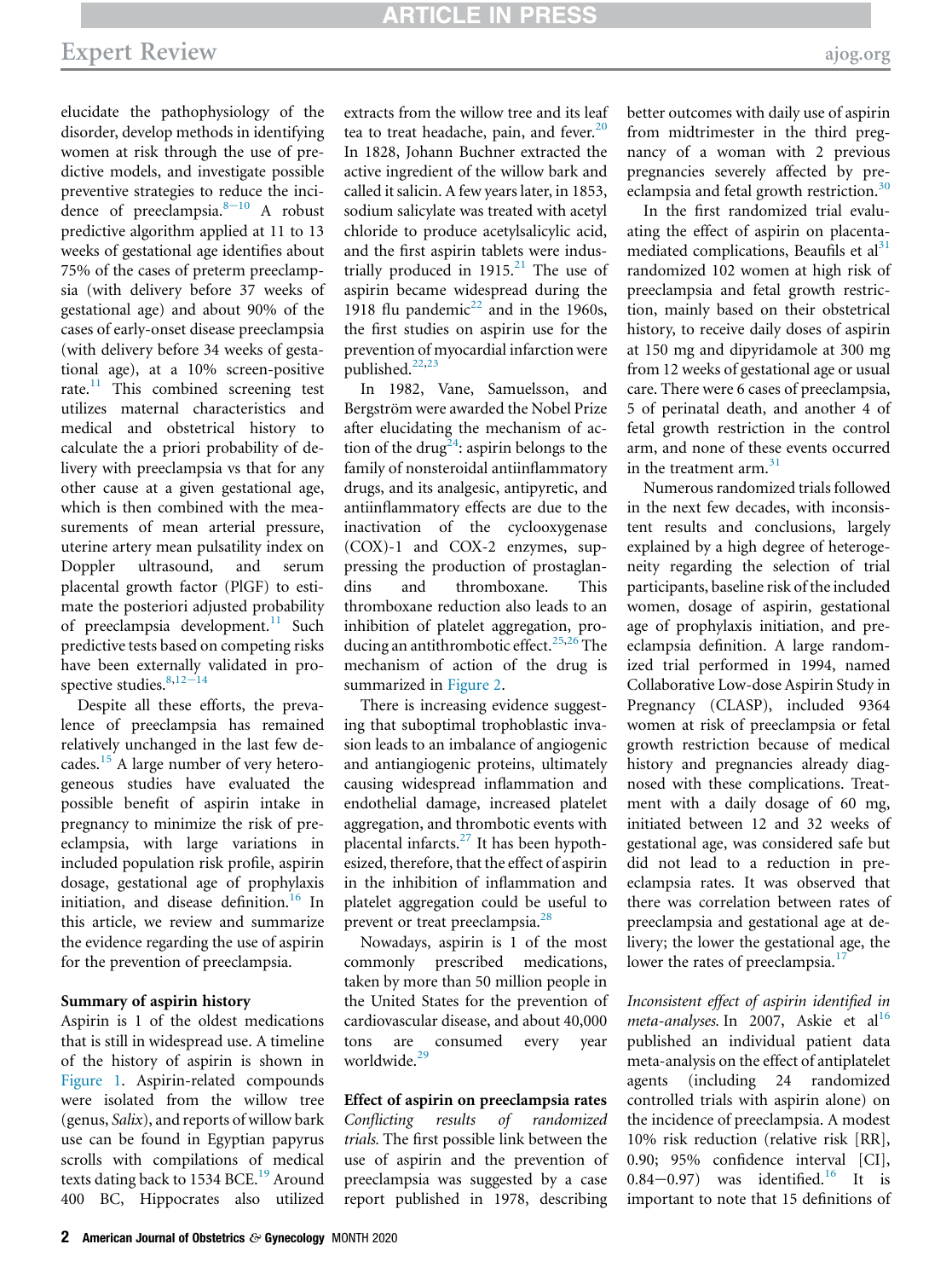<span id="page-2-0"></span>

Rolnik. Aspirin for the prevention of preeclampsia. Am J Obstet Gynecol 2020.

preeclampsia were used in the different included trials; in most studies, trial medication was given at doses lower than  $100 \text{ mg}$  (ranging from  $50-150 \text{ mg}$ , with only 2 studies evaluating aspirin at a dosage of 150 mg)<sup>[16](#page-9-9)</sup>; and in 59% of the included pregnancies, trial medication began after 20 weeks.

A series of subsequent meta-analyses of aggregate data has revealed that aspirin is highly effective in reducing preeclampsia rates if initiated before 16 weeks of gestational age (RR, 0.47; 95%  $CI, 0.34-0.65$ ) but confers no beneficial effect when started after 16 weeks (RR, 0.81; 95% CI, 0.63–1.03)<sup>[32](#page-9-24)</sup>; the effect on preeclampsia rates is mainly because of a reduction of the severe and preterm forms of the disorder (RR, 0.11; 95% CI,  $0.04-0.33$ ), with no significant beneficial effect on term preeclampsia (RR, 0.98; 95% CI, 0.42–2.33)<sup>[32](#page-9-24),[33](#page-9-25)</sup>; and there is a dose-response effect when aspirin is initiated before 16 weeks of gestational age. $34$ 

The beneficial effect of aspirin is therefore optimized when initiated before 16 weeks, which corresponds to the time when placentation completes, and its action occurs in a dose-response fashion, with the effect maximized at

daily doses above 100 mg. These later meta-analyses have been criticized because of the use of aggregate data, which may overestimate the effect size of aspirin as compared with individual patient data meta-analyses, the inclusion of a small number of heterogeneous studies, and the fact that the subgroup that received aspirin before 16 weeks of gestational age is likely to have a higher risk profile than the subgroup of women who received aspirin after 16 weeks of gestational age. $3$ 

The Aspirin for Evidence-Based Preeclampsia Prevention trial. Because of the conflicting results and significant heterogeneity of previous studies, and informed by the results of the aforementioned meta-analyses revealing that aspirin is highly effective in reducing preeclampsia rates if initiated before 16 weeks of gestational age, the Combined multimarker screening and randomized patient treatment with Aspirin for Evidence-Based Preeclampsia prevention  $(ASPRE)$  trial was proposed.<sup>[36](#page-9-28)</sup> Based on previous data suggesting that approximately 30% of women are nonresponsive to the effect of aspirin at a daily dosage of 81 mg but only 5% are

nonresponsive to its effects at a daily dosage of 162 mg, high-risk women were randomly and blindly allocated to receive 150 mg of the trial drug daily or placebo from 11 to 14 weeks of gestational age until 36 weeks of gestational age or delivery, whichever occurred first. Aspirin was given at bedtime, based on a previous chronotherapy trial including 350 high-risk women and comparing different administration times suggesting that the beneficial effects are dependent on the time of administration, with better regulation of ambulatory blood pressure when taken at night.<sup>[37](#page-9-29)</sup>

Innovatively, high-risk women were identified by means of a combined algorithm that takes account of maternal characteristics, medical and obstetrical history, biophysical markers (mean arterial pressure and uterine artery Doppler) and biochemical markers (pregnancy-associated plasma protein A and PlGF). $38$  Before initiating the randomized trial, the predictive algorithm was prospectively validated in an independent cohort, with similar predictive performance to that observed in the al-gorithm development studies.<sup>[11](#page-9-6),[14](#page-9-31),[38](#page-9-30),[39](#page-9-32)</sup> Women with a predicted risk at or higher than 1 in 100 were deemed high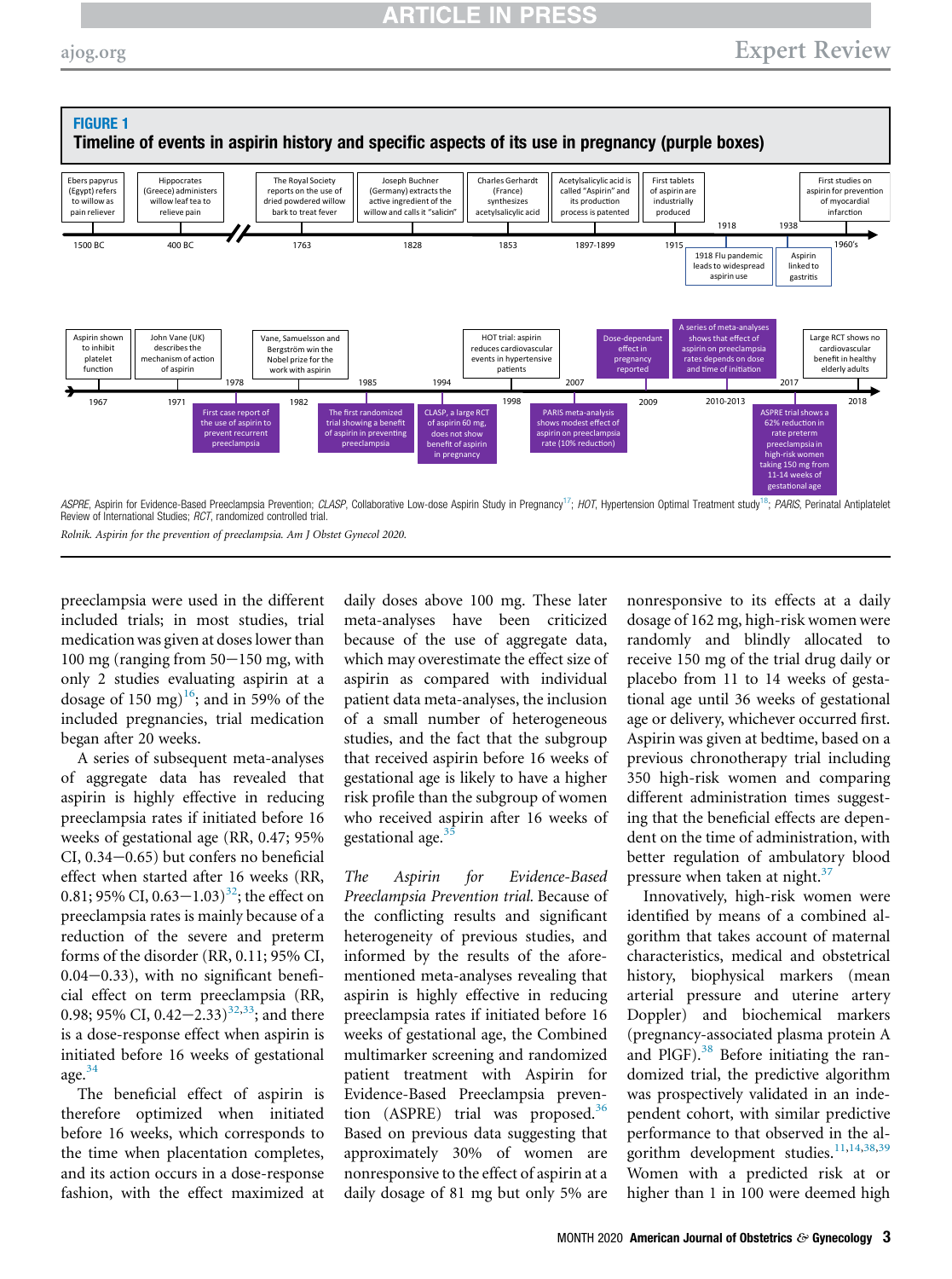## Expert Review [ajog.org](http://www.AJOG.org) and the state of the state of the state and the state of the state and the state and the state and the state and the state and the state and the state and the state and the state and the state and th

<span id="page-3-0"></span>

At low doses (below 300 mg), the drug inhibits the COX-1 enzyme, particularly in platelets, leading to a reduction in the production of thromboxane A2 and, to a lesser degree, of prostaglandins and prostacyclin.

COX-1, cyclooxygenase 1; HPETE, hydroperoxyeicosatetraenoic acid; PGD2, prostaglandin D2, PGE2, prostaglandin E2, PGF2, prostaglandin F2; PGI2, prostacyclin; TXA2, Thromboxane A2. Rolnik. Aspirin for the prevention of preeclampsia. Am J Obstet Gynecol 2020.

risk for developing preterm preeclampsia, resulting in a screen-positive rate of 11%. Eventually, 1776 high-risk women were recruited from 13 hospitals across 6 European countries, and treatment with aspirin was found to reduce the rate of preterm preeclampsia by 62% (1.6% vs 4.3%; odds ratio [OR] in the aspirin group,  $0.38$ ;  $95\%$  CI,  $0.20-0.74$ ;  $P = 004$ ). There was a nonsignificant trend of greater reduction in the rate of preeclampsia the earlier the gestational age at delivery, and no significant reduction in the rate of term pre-eclampsia was observed.<sup>[40](#page-9-34)</sup>

The effect of aspirin on the rate of preterm preeclampsia was subsequently confirmed by an updated metaanalysis.[41](#page-9-35) A secondary analysis of the ASPRE data revealed a consistent effect size within subgroups according to recognized risk factors of preeclampsia ([Figure 3\)](#page-4-0), except in the subgroup of women with chronic hypertension, where no indication of beneficial effect was seen, possibly because of preexisting endothelial dysfunction or preestablished suboptimal cardiovascular function. $42$  In addition, as expected, the beneficial effect of aspirin was clearly associated with good adherence to treatment. $43$  At 90% compliance, the effect size of aspirin was even higher at 76% and could reach 90% when the high-risk woman did not have a history of chronic hypertension.<sup>[43](#page-9-37)</sup>

#### Safety of aspirin in pregnancy

Aspirin use in pregnancy is considered safe. Large cohort and case-control studies, which have reported that the drug is not associated with an increase in risk of congenital heart defects or other structural or developmental anomalies.[44](#page-9-38)[,45](#page-10-0) Likewise, the theoretical risk of premature closure of the fetal arterial duct with aspirin use has not been reported.<sup>[46,](#page-10-1)[47](#page-10-2)</sup> A recent population-based study from Denmark reported an increased risk of cerebral palsy in children of mothers who used aspirin in pregnancy (adjusted OR  $[aOR]$ , 2.4; 95% CI, 1.1-5.3, controlling for maternal socioeconomic status, respiratory infection, urinary infection,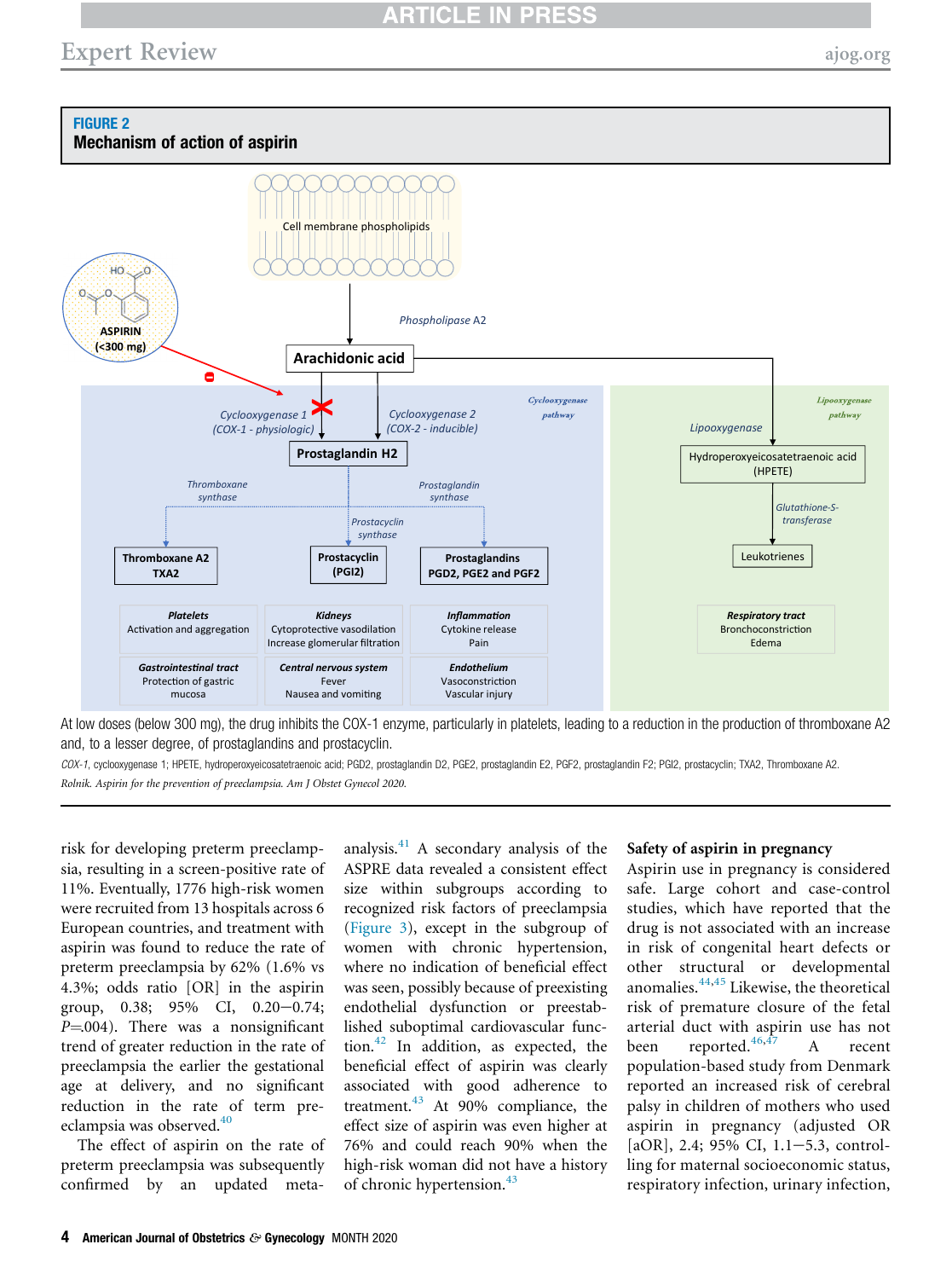### CLE IN **I**

<span id="page-4-0"></span>

| <b>MATERNAL FACTOR</b>      | <b>ASPIRIN n/N vs PLACEBO n/N</b><br>(OR; 95% CI) |                                               | <b>INTERRACTION</b><br>All (adherence >90%) |
|-----------------------------|---------------------------------------------------|-----------------------------------------------|---------------------------------------------|
| <b>Maternal age</b>         |                                                   |                                               |                                             |
| <30 years                   | 7/321 vs. 14/331 (0.51; 0.20 to 1.32)             |                                               | 0.41(0.95)                                  |
| $>30$ years                 | 6/477 vs. 21/491 (0.29; 0.11 to 0.75)             |                                               |                                             |
| <b>Body mass index</b>      |                                                   |                                               |                                             |
| $<$ 25 Kg/m <sup>2</sup>    | 5/311 vs. 14/338 (0.34; 0.12 to 0.99)             |                                               | 0.60(0.54)                                  |
| $\geq$ 25 Kg/m <sup>2</sup> | 8/487 vs. 21/484 (0.41; 0.18 to 0.96)             |                                               |                                             |
| <b>Racial origin</b>        |                                                   |                                               |                                             |
| Afro Caribbean              | 5/208 vs. 11/201 (0.45; 0.15 to 1.39)             |                                               |                                             |
| Caucasian                   | 7/528 vs. 22/559 (0.34; 0.14 to 0.82)             |                                               | 0.91(0.74)                                  |
| Other                       | 1/62 vs. 2/62 (0.41; 0.04 to 4.85)                |                                               |                                             |
| <b>Method of conception</b> |                                                   |                                               |                                             |
| Natural                     | 12/747 vs. 32/779 (0.40; 0.20 to 0.79)            |                                               | 0.13(0.14)                                  |
| Assisted                    | 1/51 vs. 3/43 (0.19; 0.02 to 2.05)                |                                               |                                             |
| <b>Cigarette smoking</b>    |                                                   |                                               |                                             |
| Smoker                      | 1/57 vs. 3/59 (0.28; 0.03 to 3.04)                |                                               | 0.79(0.47)                                  |
| Non smoker                  | 12/741 vs. 32/763 (0.39; 0.20 to 0.78)            |                                               |                                             |
| Family history of PE        |                                                   |                                               |                                             |
| Present                     | 2/76 vs. 5/90 (0.37; 0.18 to 2.75)                |                                               | 0.77(0.69)                                  |
| Absent                      | 11/722 vs. 30/732 (0.49; 0.09 to 2.73)            |                                               |                                             |
| <b>Obstetrical history</b>  |                                                   |                                               |                                             |
| Nulliparous                 | 7/547 vs. 24/543 (0.27; 0.11 to 0.64)             |                                               |                                             |
| Multiparous without PE      | 4/164 vs. 7/195 (0.79; 0.22 to 2.90)              |                                               | 0.39(0.17)                                  |
| Multiparous with PE         | 2/87 vs. 4/84 (0.50; 0.08 to 2.93)                |                                               |                                             |
| <b>Chronic hypertension</b> |                                                   |                                               |                                             |
| Present                     | 5/49 vs. 5/61 (1.30; 0.33 to 5.12)                |                                               | 0.055(0.0019)                               |
| Absent                      | 8/749 vs. 30/761 (0.27; 0.12 to 0.60)             |                                               |                                             |
| All                         | 13/798 vs. 35/822 (0.38; 0.20 to 0.74)            |                                               |                                             |
|                             |                                                   | 0.2<br>0.02<br>0.05<br>0.1<br>0.5<br>1.0<br>2 |                                             |

fever, and rheumatoid arthritis in pregnancy).<sup>[48](#page-10-3)</sup> However, the use of aspirin was defined as "ever used" according to patient reporting, which not only introduced recall bias but also could not account for dose, frequency, timing, and indication of aspirin use. In addition, the authors did not adjust the analyses for preeclampsia, preterm birth, and small-for-gestational-age neonates. Prematurity is by far the main cause of cerebral palsy, and women who used aspirin were likely at higher baseline risk of pregnancy complications and preterm birth.

Although approximately 10% of women receiving low-dose aspirin in randomized trials have reported gastrointestinal symptoms, no other major side effects for the women have been confirmed. In the CLASP trial, there was no evidence of an increase in the rates of side effects or adverse events, $17$  and no major complications were identified at 18 months of age in children born to mothers who took a daily dosage of 60 mg of aspirin during pregnancy.<sup>[49](#page-10-4)</sup> Similarly, in the ASPRE trial, the incidence of untoward medication effects was similar between the intervention

and the placebo groups.<sup>[40](#page-9-34)</sup> Theoretical risks of intracranial bleeding for the neonate and postpartum hemorrhage for the mother have never been confirmed in randomized trials targeting high-risk populations, even if aspirin intake is continued until a few days before birth<sup>[17](#page-9-23)[,40](#page-9-34)[,49](#page-10-4)</sup>; however, increased risk of hemorrhagic events and postpartum hemorrhage have been reported in studies evaluating universal aspirin prophylaxis in low-risk populations. $50,51$  $50,51$  $50,51$ 

An early randomized trial reported that, in 1570 nulliparous women who received 60 mg of daily aspirin and 1565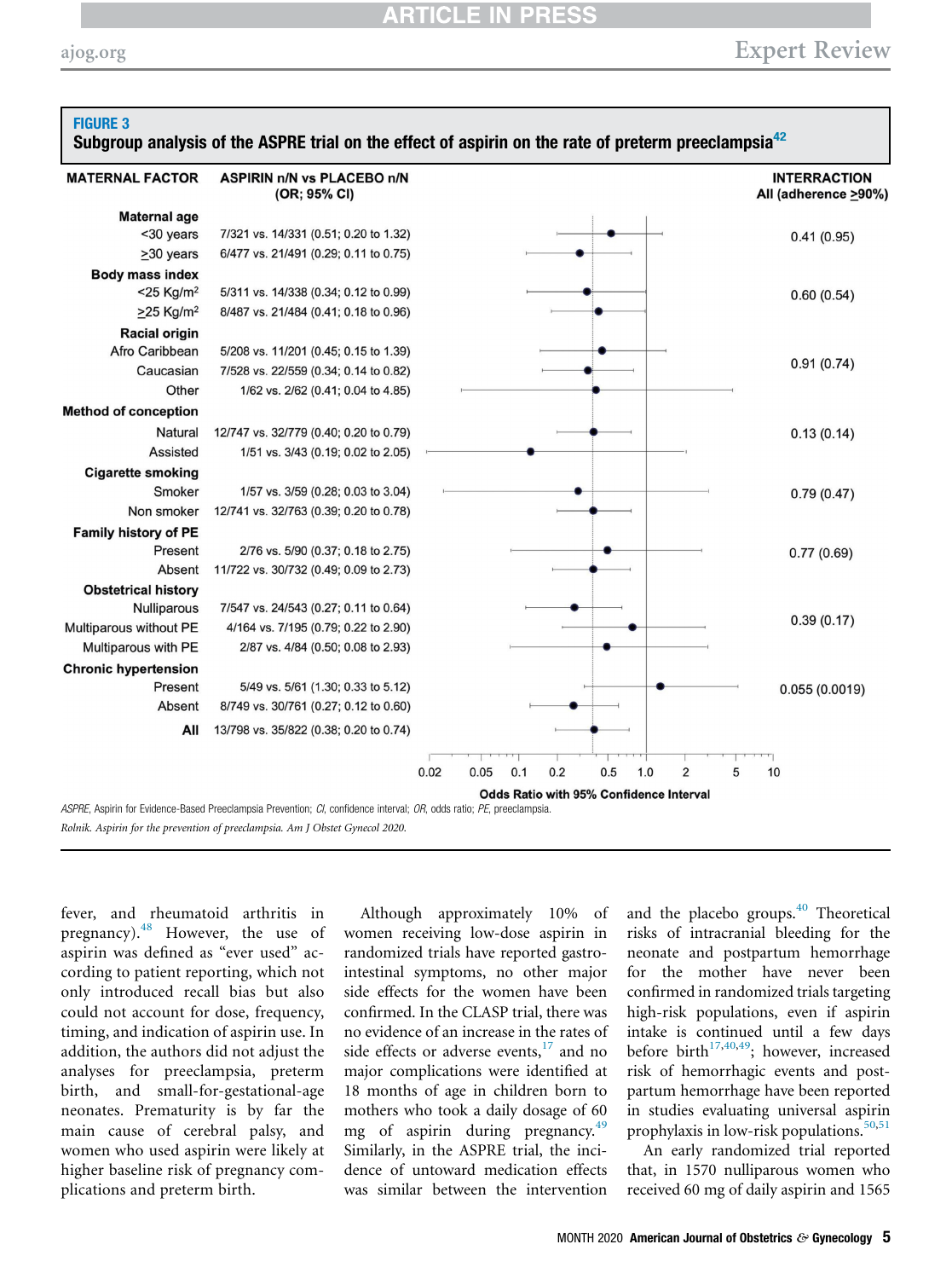women who received placebo from 13 to 26 weeks of gestational age, the use of aspirin was associated with an increased risk of placental abruption (11 cases in the aspirin group and 2 cases in the placebo group). $52$  This possible adverse event may have been attributed to the late initiation of aspirin therapy. Placentation is complete mostly by 16 to 18 weeks of gestational age, and it is plausible that late initiation of aspirin prophylaxis in women with impaired placentation leads to an increase in the risk of placental abruption. A recent meta-analysis has suggested a significantly higher risk of placental abruption when the onset of treatment occurs after 16 weeks of gestational age than with prophylaxis initiation before 16 weeks.<sup>[53](#page-10-8)</sup>

### Mechanism of action in the prevention of preeclampsia

Aspirin at doses below 300 mg selectively and irreversibly inactivates the COX-1 enzyme, suppressing the production of prostaglandins and thromboxane and inhibiting platelet aggregation<sup>[24](#page-9-15)</sup> [\(Figure 2](#page-3-0)). The mechanism by which aspirin prevents preeclampsia is unknown, and proposed mechanisms are largely speculative and based on in vitro research, which is consistent with the lack of understanding of the disease pathophysiology. The following possible mechanisms have been proposed: (1) improvement in the placentation process, which is supported by the fact that early initiation of therapy indicates a more prominent reduction in the risk of preeclampsia; (2) inhibition of platelet aggregation and its antithrombotic effect, thereby leading to lower levels of placental infarct; and (3) antiinflammatory effects and endothelial sta-bilization.<sup>[54](#page-10-9)[,55](#page-10-10)</sup> In vitro research with human choriocarcinoma-derived (BeWo) cell line treated with serum from preeclamptic women and aspirin suggests that the drug modulates cytokine secretion, reduces apoptosis to levels seen in normotensive serumtreated trophoblast cells, upregulates trophoblast PlGF production, and prevents premature trophoblast differentiation commonly observed in preeclampsia. $54-56$  $54-56$  These findings,

however, have not been confirmed in human in vivo studies. Nonetheless, the beneficial effect of aspirin on preeclampsia is now evident, and subsequent modeling of the ASPRE data has revealed a significant interaction between the effect size of aspirin and the gestational age at delivery with preeclampsia, suggesting, first, that aspirin intake shifts the incidence distribution of preeclampsia to a later gestational age, and second, the delay in disease onset is gestational age-dependent, with greater delay and benefit in women destined to develop severe early-onset preeclampsia.<sup>[57](#page-10-11)</sup>

### Prevention of preeclampsia with aspirin in multiple pregnancies

Women with multiple pregnancy are at a significantly increased risk of preeclampsia when compared with those with a singleton pregnancy, with relative risks of 8.7 and 9.1 for preterm preeclampsia in dichorionic and monochorionic twin pregnancies, respectively.<sup>58-[60](#page-10-12)</sup> However, because twin pregnancies are more likely to be delivered prematurely for other indications, these relative risks are underestimated when comparisons are made between twin and singleton pregnancies at the same gestational age. $60$  The increased risk of preeclampsia in multiple pregnancies may be because of increased placental mass rather than true placental insufficiency, as suggested by the poorer predictive capability of uterine artery Doppler and the fact that expression of antiangiogenic factors is not increased in these pregnancies when compared with singleton gestations.<sup>[61](#page-10-14)</sup> When the same combined screening algorithm for singleton pregnancies is applied to twin pregnancies, detection of preterm preeclampsia reaches 99%, at the expense of a high screen-positive rate of about 75%.[62](#page-10-15)

Guidelines from professional organizations list multiple pregnancy as a risk factor for preeclampsia and therefore recommend aspirin prophylaxis in these cases. $35,63-65$  $35,63-65$  $35,63-65$  Preliminary retrospective data from a single center has revealed that the incidence of preeclampsia in twin pregnancies with additional risk

factors is significantly lower in those receiving aspirin 150 mg daily compared with 75 mg daily. $66$  Furthermore, the issue of aspirin nonresponse appears more problematic in twin pregnancies, because rates of nonresponsiveness to aspirin have been reported to be as high as 65% at a daily dosage of 81 mg.<sup>[67](#page-10-18)</sup> A systematic review and meta-analysis of 6 randomized controlled trials with 898 multiple pregnancies have reported a significant risk reduction in preeclampsia (RR, 0.67; 95% CI, 0.48-0.94) and mild preeclampsia (RR, 0.44; 95% CI,  $0.24-0.82$ ) but not severe preeclampsia  $(RR, 1.02; 95\% \text{ CI}, 0.61-1.72)$  with aspirin at doses between 60 mg and 100 mg. The reduction of preeclampsia is not significantly different between women randomized before (RR, 0.86; 95% CI,  $0.41-1.81$ ) or after 16 weeks of gestational age (RR, 0.64; 95% CI, 0.43-0.96;  $P=50$ .<sup>[68](#page-10-19)</sup> The authors conclude that there is a low level of evidence supporting the use of aspirin for the prevention of preeclampsia in multiple pregnancies and that further studies are required.

### Effect of aspirin on other adverse pregnancy and cardiovascular outcomes

Given the common pathophysiology of preeclampsia and other placentalassociated adverse outcomes, such as fetal growth restriction and stillbirth, it is reasonable to anticipate that treating women at high-risk of preeclampsia will also lead to a reduction in other pregnancy complications. However, because previous randomized controlled trials have focused on preeclampsia as the primary outcome, the evaluation of the treatment effect of aspirin on other pregnancy complications, particularly those that are infrequent, such as stillbirth, usually lacks statistical power.

Previous meta-analyses have suggested that aspirin prophylaxis initiated before 16 weeks of gestational age can halve the incidence of fetal growth restriction (RR, 0.46; 95% CI, 0.33-0.64), perinatal death (RR, 0.41; 95% CI, 0.19-0.92), and preterm birth (RR, 0.35; 95% CI,  $0.22-0.57$ ) when compared with placebo or no treatment. $32,69$  $32,69$  As mentioned, these meta-analyses have been criticized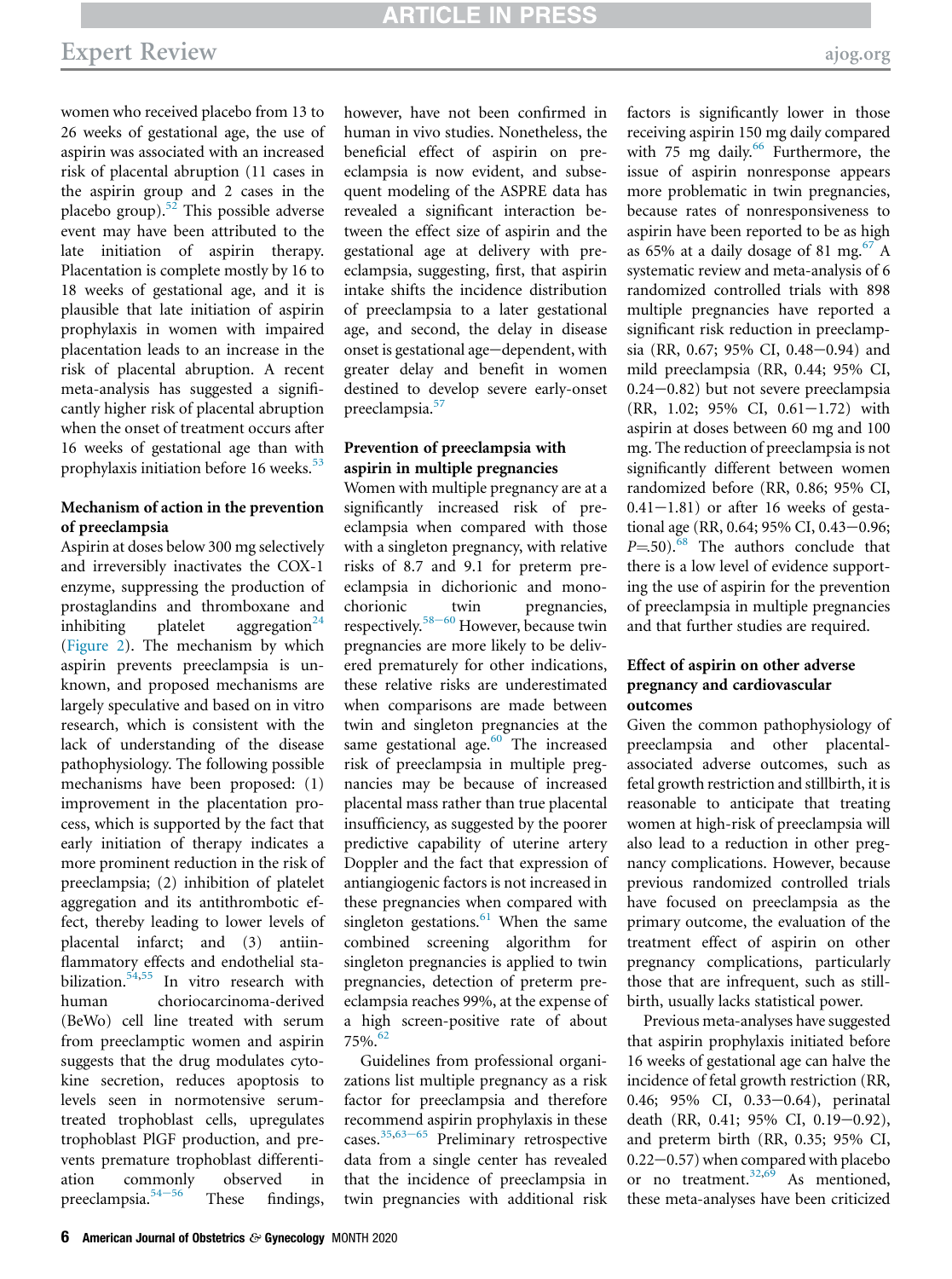because they may have overestimated the effect size of the intervention. However, the results of the ASPRE trial also suggested a potential reduction in the rates of perinatal death (aOR, 0.59; 95% CI,  $0.19-1.85$ , controlling for the effect of the estimated risk of preeclampsia at screening and the participating center) and birthweight below the 10th percentile (aOR, 0.77; 95% CI,  $0.56-1.06$ ). These reductions of slightly smaller magnitude were, however, not reaching statistical significance, and the trial was not powered to detect differences in these secondary outcomes. Investigating the effect of an intervention on the rates of rare perinatal outcomes in randomized controlled trials is problematic. To report a statistically significant reduction of 40% in perinatal death in a high-risk population and assuming a 1.7% baseline rate in the placebo group (estimates derived from the ASPRE trial) and a 60% recruitment uptake, about 170,000 pregnancies would have to be screened and 10,000 women recruited to the randomized trial, which would be practically unachievable.

A secondary analysis of 2 large multicenter studies reported that a policy of screening for preterm preeclampsia and daily treatment of high-risk women with aspirin 150 mg would potentially reduce the rate of small-forgestational-age neonates born before 37 weeks by  $20\%$ .<sup>[70](#page-10-21)</sup> Another secondary analysis of the ASPRE data revealed that neonates from the aspirin arm who required admission to the neonatal intensive care unit had a significantly shorter length of stay than that of neonates from the placebo arm who needed admission (11.1 vs 31.4 days), with a mean reduction of 20.3 days (95% CI, 7.0–38.6;  $P = 008$ ). This finding was primarily driven by a significant decrease in the rate of preterm delivery before 32 weeks of gestational age ([Figure 4](#page-7-0)), mainly because of the prevention of early-onset preeclampsia.<sup>7</sup>

Although previous meta-analyses have also suggested a reduction in the rate of preterm birth, $69$  it is likely that this reduction is mediated via a reduction in the rate of preeclampsia and fetal growth restriction, which are the leading causes of medically indicated preterm delivery. A subset of pregnant women with spontaneous preterm birth has placental lesions associated with uteroplacental ischemia and abnormal uterine artery Doppler, findings that are frequently observed in women with preeclampsia, and therefore, it has been suggested that placental insufficiency may play a role in the spontaneous onset of preterm labor and be causally associated with spontaneous preterm birth.[72,](#page-10-23)[73](#page-10-24) However, the beneficial effect of aspirin on the rate of spontaneous preterm birth could not be confirmed in the ASPRE trial. A recent randomized trial indicated an 11% reduction in preterm deliveries with a policy of universal aspirin prophylaxis at 81 mg daily in low- and middle-income countries  $(RR, 0.89; 95\% \text{ CI}, 0.81-0.98; P=012),$ but this reduction was likely as a result of prevention of preeclampsia, as the authors did not distinguish spontaneous from iatrogenic preterm birth.<sup>[74](#page-10-25)</sup> Existing evidence is, thus, inconclusive regarding the effect of aspirin on spontaneous preterm birth rates.

The strength of the well-established association of preeclampsia, particularly of preterm and severe forms of the disease, with future cardiovascular morbidity and mortality led the American Heart Association in 2011 to consider a history of preeclampsia or pregnancy-induced hypertension a major risk factor for development of car-diovascular disease.<sup>[75](#page-10-26)</sup> In a recently published advisory, the American College of Obstetricians and Gynecologists and the American Heart Association recommend cardiovascular disease risk factors screening for women with prior preeclampsia that was preterm (<37 weeks) or recurrent, with yearly assessment of blood pressure, lipids, fasting blood glucose, and body mass index.<sup>[76](#page-10-27)</sup>

What remains to be determined is whether prevention of preeclampsia with aspirin will lead to lower rates of cardiovascular events later in life. If preeclampsia is caused by impaired placentation, which then leads to cardiovascular damage, then it is plausible that aspirin use during pregnancy will

lead to a decrease in cardiovascular disease. However, if preeclampsia is primarily caused by a suboptimal cardiovascular adaptation during pregnancy, as suggested by recent studies,  $77,78$  $77,78$  $77,78$ aspirin intake for a short period during pregnancy is unlikely to modify cardiovascular outcomes in the future. Large population-based studies with longterm follow-up will be necessary to answer this question.

Based on the ASPRE trial results, 38 women at high risk of preterm preeclampsia need to be treated with aspirin at 150 mg to avoid 1 case. The RRs for the effect of aspirin on adverse pregnancy outcomes and the numbers needed to treat are summarized in the [Table.](#page-8-0)

### Identification of pregnancies at increased risk of preeclampsia

Because aspirin intake is highly effective and more than halves the risk of preterm and severe forms of preeclampsia in high-risk populations, an obvious and important question is how to best identify women at increased risk of developing the disorder and associated adverse outcomes. Approaches to prediction can be broadly divided in risk scoring methods and predictive models, and the details and performance of such prediction methods are discussed in a separate article in this issue. However, given that the effect of aspirin in reducing the risk of preterm preeclampsia is maximized when prophylaxis is initiated before 16 weeks of gestational age, screening should ideally be performed in the first trimester and target women at high risk of developing preterm disease.

#### Universal aspirin

Considering the clear benefit of aspirin in reducing the risk of preterm preeclampsia, its low cost, and safety profile, some authors advocate for universal aspirin prophylaxis for preeclampsia prevention. It has been suggested that this would be a more cost-effective strategy than the use of aspirin prophylaxis in women determined to be at high risk through a process of screening, which has been considered to be rather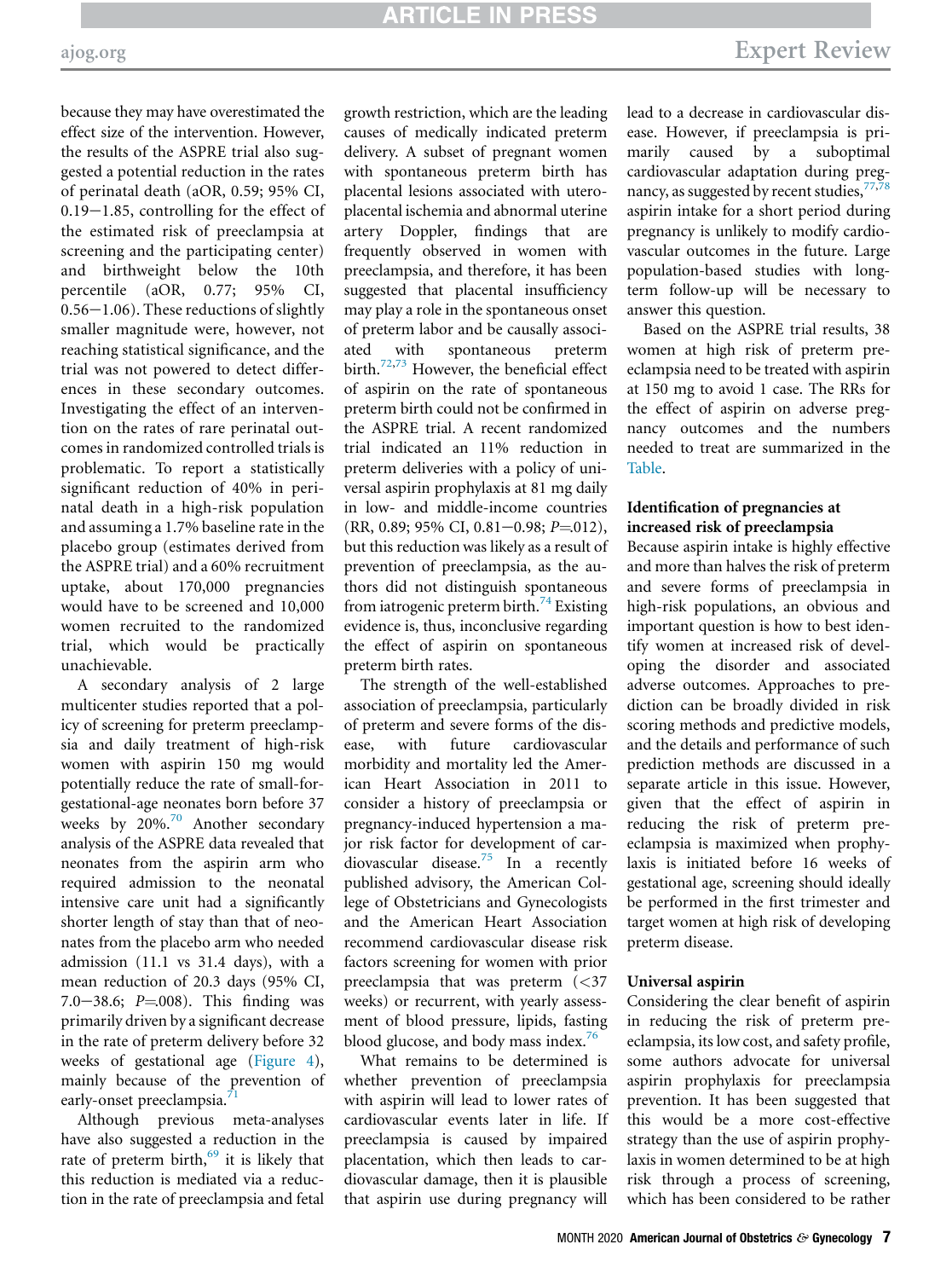<span id="page-7-0"></span>

Gestation at birth (w)

Cumulative length of stay of neonates admitted to the NICU according to gestational age at birth for placebo (blue circles) and aspirin (red circles) groups.

NICU, neonatal intensive care unit.

Rolnik. Aspirin for the prevention of preeclampsia. Am J Obstet Gynecol 2020.

complex for implementation.<sup>[79](#page-10-30)-82</sup> Nevertheless, possible benefits of a preventive strategy need to be balanced with potential harm because of hemorrhagic and other adverse events. Benefits of universal aspirin and long-term safety of this strategy have not been adequately studied in randomized trials. In addition, good adherence to treatment is paramount to successful prevention.<sup>[43](#page-9-37)</sup> Compliance is likely to be lower when aspirin is given to the whole population than when recommended to a selected high-risk group of women counseled based on individual risk.<sup>[83](#page-10-31)</sup> Earlier trials in which pregnant women received aspirin on the sole basis of being pregnant or nulliparous reported an increased frequency of bleeding episodes, low compliance with aspirin at only about 50%, and no reduction in the incidence of preeclampsia.<sup>[51](#page-10-6)[,84](#page-10-32)</sup> Analogously, universal aspirin for primary

prevention of cardiovascular events in healthy older adults resulted in a significantly higher risk of major hemorrhage but did not significantly reduce the risk of cardiovascular disease.<sup>[85](#page-11-0)</sup>

### Cost effectiveness of aspirin for prevention of preeclampsia

Improving maternal and perinatal health is a development goal, and investing resources in preventing significant public health problems is key to achieving this goal. The prevalence and the cost of preeclampsia vary in different world regions. In the United States, the estimated average incremental cost for a pregnancy complicated by hypertensive disease was US  $$8200$  $$8200$  $$8200$  in 2011.<sup>[86](#page-11-1)</sup> Stevens et al<sup>2</sup> estimated the annual preeclampsiaassociated costs in the United States at US \$2.18 billion, and this was disproportionally driven by healthcare

costs related to premature neonates, with a cost of US \$1311 for a pregnancy with delivery at 36 weeks and US \$150,000 for a pregnancy with delivery at 26 weeks of gestational age.

To date, 5 cost-effectiveness studies have been published on the economic aspects of preeclampsia prevention with aspirin. The first study performed an economic evaluation of a comprehensive combined first trimester screening algorithm (using maternal characteristics, medical and obstetrical history, serum biomarkers, and uterine artery Doppler) followed by treating high-risk women with aspirin prophylaxis, and the authors concluded that this approach to screening and prevention is cost effective in various disease prevalence scenarios in Israel.[87](#page-11-2)

However, the low cost of the intervention has led to the comparison of a screening and treatment policy vs universal aspirin prophylaxis in 3 studies. Werner et al $^{80}$  $^{80}$  $^{80}$  have performed a cost-effectiveness study, with costs based on US healthcare prices. Treatment involved either no prophylaxis, provision of aspirin to women deemed high-risk in accordance with the American College of Obstetricians and Gynecologists guidelines or the United States Preventive Services Task Force recommendations,  $88$  or universal prophylaxis. The authors have suggested that a policy of screening by risk factors alone and a policy of universal prophylaxis would both lead to similar reductions in the rate of preeclampsia and cost savings of about US \$370 million and that, with the screen and treat approach, 76.5% of the women would not be prescribed aspirin.<sup>[80](#page-10-33)</sup>

Mone et al $^{81}$  $^{81}$  $^{81}$  have utilized data of 100,000 low-risk nulliparous women from Ireland and the United Kingdom to compare combined screening by the Fetal Medicine Foundation algorithm and daily aspirin at 75 mg in high-risk women vs universal treatment with aspirin at the same dose. The authors reported that universal aspirin use would lead to a cost saving of  $\in$ 14.9 million (equivalent to US \$17.5 million) annually relative to no intervention, whereas the screen-and-treat strategy would save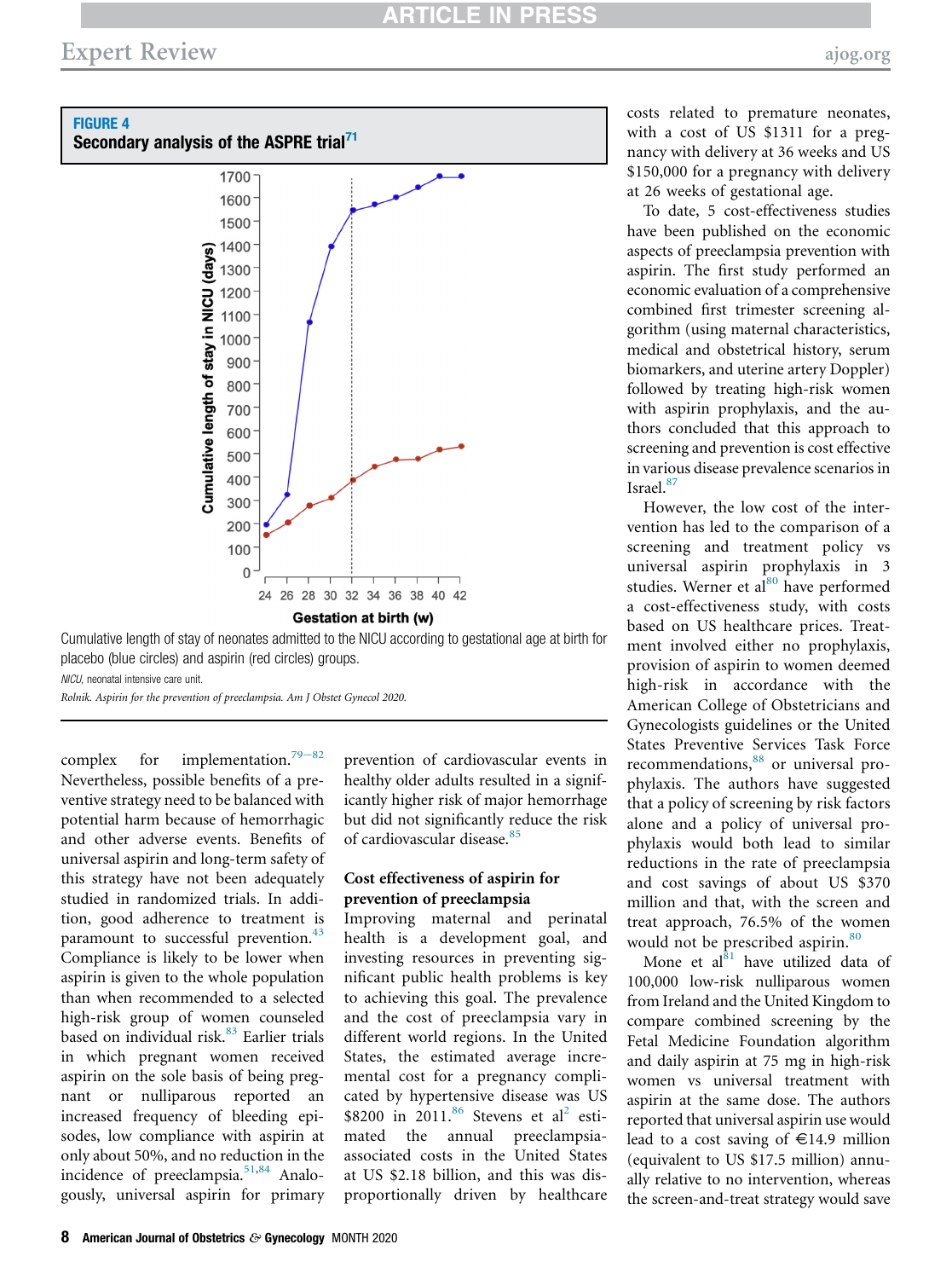#### <span id="page-8-0"></span>**TABLE**

Relative risk and number needed to treat with 95% CIs for different adverse pregnancy outcomes with the use of aspirin initiated before 16 weeks compared with placebo or no treatment

| <b>Outcome</b>                                                                                                              | Relative risk (95% CI) | Number needed to treat (95% CI) |
|-----------------------------------------------------------------------------------------------------------------------------|------------------------|---------------------------------|
| Preeclampsia $<$ 37 wk <sup>a</sup>                                                                                         | $0.38(0.20 - 0.72)$    | $38(24 - 102)$                  |
| Preeclampsia $<$ 34 wk <sup>a</sup>                                                                                         | $0.20(0.06 - 0.71)$    | $69(41 - 233)$                  |
| Birthweight $<$ 10th percentile $b$                                                                                         | $0.77(0.65 - 0.91)$    | $16(10-43)$                     |
| Birthweight $<$ 5th percentile $b$                                                                                          | $0.73(0.59 - 0.91)$    | $19(12 - 63)$                   |
| Birthweight $<$ 3rd percentile $b$                                                                                          | $0.77(0.59 - 0.99)$    | $30(15 - 846)$                  |
| Neonatal intensive care unit $>$ 14 d <sup>b</sup>                                                                          | $0.34(0.15 - 0.75)$    | $51(30 - 167)$                  |
| Stillbirth or neonatal death <sup>c</sup>                                                                                   | $0.26(0.11 - 0.60)$    | $34(22 - 80)$                   |
| ACDDE, Applicin for Evidence Resed Procedemneis Provention: CL confidence interval: CDDEE Coroning Program for Procedemneis |                        |                                 |

ASPRE, Aspirin for Evidence-Based Preeclampsia Prevention; CI, confidence interval; SPREE, Screening Program for Preeclampsia.

<span id="page-8-1"></span><sup>a</sup> Estimates calculated based on the ASPRE trial data<sup>[35](#page-9-27)</sup>; <sup>b</sup> Estimates based on secondary analysis of data from the ASPRE trial and the SPREE study<sup>[70](#page-10-21)[,71](#page-10-22)</sup>; <sup>c</sup> Estimates calculated based on reported numbers in random effects meta-analysis of aspirin use initiated before 16 weeks of gestational age.

Rolnik. Aspirin for the prevention of preeclampsia. Am J Obstet Gynecol 2020.

only  $\epsilon$ 3.1 million (equivalent to US \$3.6) million). $82$ 

Another recent study has also suggested that universal aspirin prophylaxis would be the most cost-effective strategy. $81$  A decision analysis was used to compare 4 strategies: no aspirin use, aspirin use initiated before 16 weeks of gestational age guided by biomarkers and ultrasound (estimates were based on the performance of combined screening and on the ASPRE trial results<sup>[11](#page-9-6)[,40](#page-9-34)</sup>), aspirin use initiated before 16 weeks of gestational age guided by the United States Preventive Services Task Force recommendations,<sup>[88](#page-11-3)</sup> or universal aspirin initiated before 16 weeks of gestational age. The dose of aspirin was not specified. The authors reported that, compared with universal aspirin administration, the use of the United States Preventive Services Task Force guidelines was associated with US \$8,011,725 higher healthcare costs and 346 additional cases of preeclampsia per 100,000 pregnant women; combined screening was associated with an additional US \$19,216,551 and 308 additional cases. $81$ 

These 3 cost-effectiveness studies on universal aspirin prophylaxis have not, however, accounted for the likely lower compliance with treatment, presumed smaller effect size of aspirin on the rates of preeclampsia, and possible serious complications with universal prophylaxis.[83](#page-10-31) Most importantly, the strategy of universal aspirin has not been adequately evaluated in randomized trials.

Finally, before implementing first trimester combined screening for preeclampsia, a Canadian group performed a cost-effectiveness study from the local healthcare system perspective using a decision-tree model to compare combined screening and treatment of highrisk women with aspirin 150 mg daily vs current practice in Canada (treatment with aspirin 81 mg daily based on identification of risk factors). First trimester screening led to a significant reduction in the rate of early-onset preeclampsia and a cost saving of CaD \$14.4 million.<sup>[89](#page-11-4)</sup> Screening cost has been estimated at CaD \$668.84 per pregnancy, but where screening for fetal aneuploidy is performed, the cost of screening for preeclampsia is lower at approximately CaD \$100.00 per pregnancy, leading to a further cost reduction of CaD \$220 million.<sup>[89](#page-11-4)</sup>

In the ASPRE trial, the shorter length of stay in the neonatal intensive care unit in women treated with aspirin resulted in significant estimated cost savings, which far outweigh the cost of screening.<sup>[71](#page-10-22)</sup> Assuming a screen-positive rate of 10% and the daily cost of a stay in neonatal intensive care unit at US \$4,000, the estimated cost savings from screening 10,000 pregnancies would be US

\$5,600,000 (US \$560 per pregnancy screened), based on neonatal intensive care unit stay alone. $71$ 

None of the studies on cost effectiveness of selective or universal aspirin prophylaxis have adequately considered long-term consequences of preeclampsia for women and lifelong morbidity for children. Cost-effectiveness analyses investigating the value of the first trimester screen-and-prevent program in different populations, accounting for differences in prevalence and healthcare models, are needed, and future costeffectiveness research should take into account not only the estimates of compliance with different strategies but also the full spectrum of long-term cardiovascular disease for women and prematurity-related complications for children.

#### **Conclusion**

Aspirin is highly effective in preventing preterm preeclampsia when administered to high-risk women at doses above 100 mg and initiated before 16 weeks of gestational age, reducing its incidence by more than 60%. Identification of highrisk women should, therefore, be performed in the first trimester of pregnancy, ideally with the use of predictive algorithms. Combined screening with maternal factors, mean arterial pressure, uterine artery Doppler, and serum PlGF for early prediction of preeclampsia has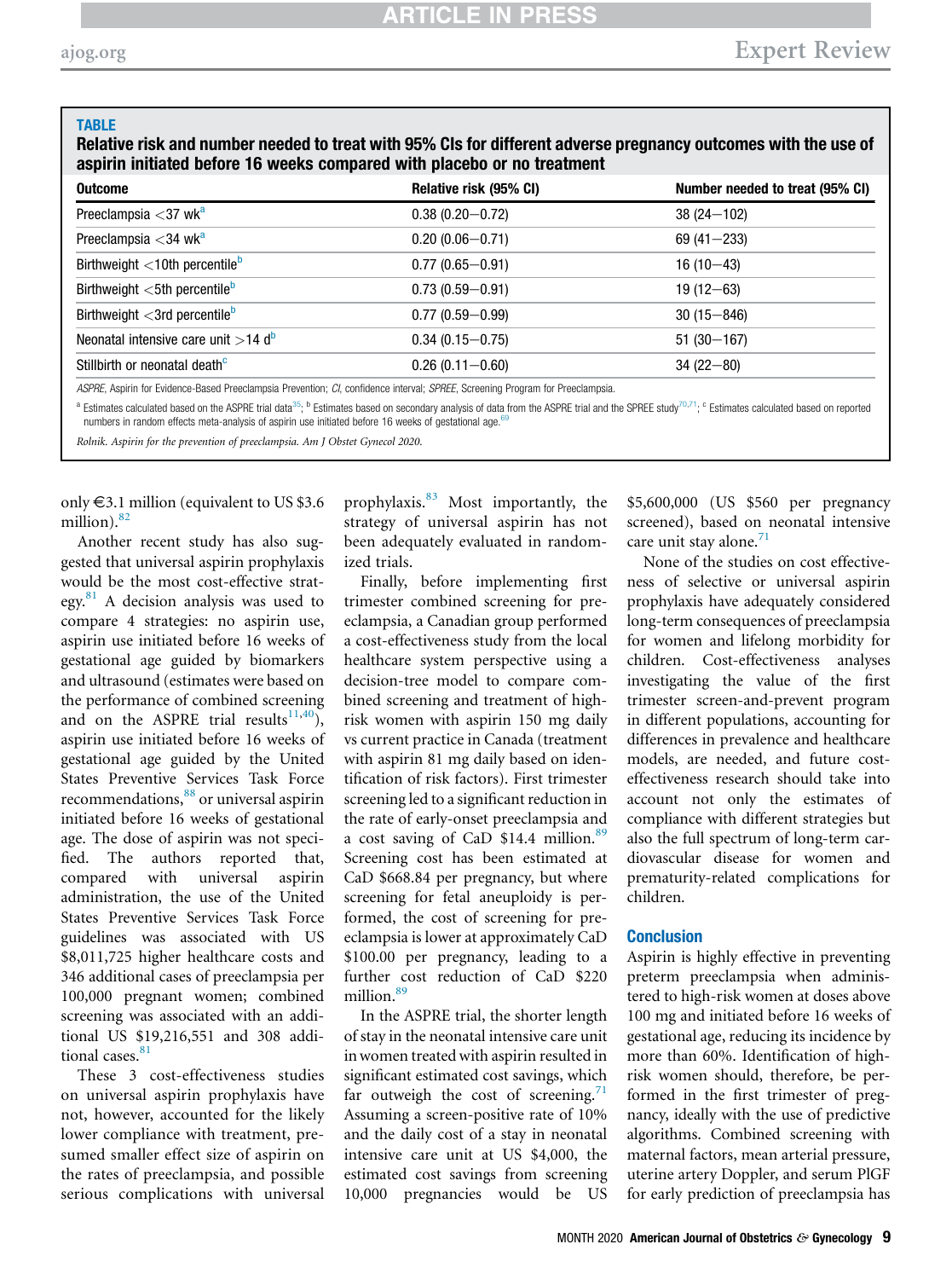the capability in identifying a group of high-risk women who are most responsive to aspirin prophylaxis for the prevention of preterm preeclampsia. Such a strategy will inherently reduce the burden of the disease and its associated adverse outcomes.

#### <span id="page-9-0"></span>**REFERENCES**

<span id="page-9-1"></span>1. [Duley L. The global impact of pre-eclampsia](http://refhub.elsevier.com/S0002-9378(20)30873-5/sref1) [and eclampsia. Semin Perinatol 2009;33:130](http://refhub.elsevier.com/S0002-9378(20)30873-5/sref1)–7. 2. [Stevens W, Shih T, Incerti D, et al. Short-term](http://refhub.elsevier.com/S0002-9378(20)30873-5/sref2) [costs of preeclampsia to the United States](http://refhub.elsevier.com/S0002-9378(20)30873-5/sref2) [health care system. Am J Obstet Gynecol](http://refhub.elsevier.com/S0002-9378(20)30873-5/sref2) [2017;217:237](http://refhub.elsevier.com/S0002-9378(20)30873-5/sref2)–48.e16.

<span id="page-9-2"></span>3. [Irving RJ, Belton NR, Elton RA, Walker BR.](http://refhub.elsevier.com/S0002-9378(20)30873-5/sref3) [Adult cardiovascular risk factors in premature](http://refhub.elsevier.com/S0002-9378(20)30873-5/sref3) [babies. Lancet 2000;355:2135](http://refhub.elsevier.com/S0002-9378(20)30873-5/sref3)–6.

<span id="page-9-3"></span>4. [Moster D, Lie RT, Markestad T. Long-term](http://refhub.elsevier.com/S0002-9378(20)30873-5/sref4) medical and social consequences of preterm birth. N Engl J Med 2008;359:262–73.

<span id="page-9-4"></span>5. [Wu P, Haththotuwa R, Kwok CS, et al. Pre](http://refhub.elsevier.com/S0002-9378(20)30873-5/sref5)[eclampsia and future cardiovascular health: a](http://refhub.elsevier.com/S0002-9378(20)30873-5/sref5) [systematic review and meta-analysis. Circ Car](http://refhub.elsevier.com/S0002-9378(20)30873-5/sref5)[diovasc Qual Outcomes 2017;10:e003497](http://refhub.elsevier.com/S0002-9378(20)30873-5/sref5).

6. [Breetveld NM, Ghossein-Doha C, van Neer J,](http://refhub.elsevier.com/S0002-9378(20)30873-5/sref6) [et al. Decreased endothelial function and](http://refhub.elsevier.com/S0002-9378(20)30873-5/sref6) [increased subclinical heart failure in women](http://refhub.elsevier.com/S0002-9378(20)30873-5/sref6) [several years after pre-eclampsia. Ultrasound](http://refhub.elsevier.com/S0002-9378(20)30873-5/sref6) [Obstet Gynecol 2018;52:196](http://refhub.elsevier.com/S0002-9378(20)30873-5/sref6)–204.

7. [Lykke JA, Langhoff-Roos J, Sibai BM,](http://refhub.elsevier.com/S0002-9378(20)30873-5/sref7) [Funai EF, Triche EW, Paidas MJ. Hypertensive](http://refhub.elsevier.com/S0002-9378(20)30873-5/sref7) [pregnancy disorders and subsequent cardio](http://refhub.elsevier.com/S0002-9378(20)30873-5/sref7)[vascular morbidity and type 2 diabetes mellitus](http://refhub.elsevier.com/S0002-9378(20)30873-5/sref7) [in the mother. Hypertension 2009;53:944](http://refhub.elsevier.com/S0002-9378(20)30873-5/sref7)–51.

<span id="page-9-5"></span>8. [Tan MY, Wright D, Syngelaki A, et al. Com](http://refhub.elsevier.com/S0002-9378(20)30873-5/sref8)[parison of diagnostic accuracy of early screening](http://refhub.elsevier.com/S0002-9378(20)30873-5/sref8) [for pre-eclampsia by NICE guidelines and a](http://refhub.elsevier.com/S0002-9378(20)30873-5/sref8) [method combining maternal factors and bio](http://refhub.elsevier.com/S0002-9378(20)30873-5/sref8)[markers: results of SPREE. Ultrasound Obstet](http://refhub.elsevier.com/S0002-9378(20)30873-5/sref8) [Gynecol 2018;51:743](http://refhub.elsevier.com/S0002-9378(20)30873-5/sref8)–50.

9. [Helou A, Walker S, Stewart K, George J.](http://refhub.elsevier.com/S0002-9378(20)30873-5/sref9) [Management of pregnancies complicated by](http://refhub.elsevier.com/S0002-9378(20)30873-5/sref9) [hypertensive disorders of pregnancy: could we](http://refhub.elsevier.com/S0002-9378(20)30873-5/sref9) [do better? Aust N Z J Obstet Gynaecol 2017;57:](http://refhub.elsevier.com/S0002-9378(20)30873-5/sref9) [253](http://refhub.elsevier.com/S0002-9378(20)30873-5/sref9)–9.

10. [Viguiliouk E, Park AL, Berger H, Geary MP,](http://refhub.elsevier.com/S0002-9378(20)30873-5/sref10) [Ray JG. Low rates of aspirin use for the pre](http://refhub.elsevier.com/S0002-9378(20)30873-5/sref10)[vention of preeclampsia. J Obstet Gynaecol Can](http://refhub.elsevier.com/S0002-9378(20)30873-5/sref10) [2017;39:722](http://refhub.elsevier.com/S0002-9378(20)30873-5/sref10)–3.

<span id="page-9-6"></span>11. O'[Gorman N, Wright D, Syngelaki A, et al.](http://refhub.elsevier.com/S0002-9378(20)30873-5/sref11) [Competing risks model in screening for pre](http://refhub.elsevier.com/S0002-9378(20)30873-5/sref11)[eclampsia by maternal factors and biomarkers](http://refhub.elsevier.com/S0002-9378(20)30873-5/sref11) [at 11-13 weeks gestation. Am J Obstet Gynecol](http://refhub.elsevier.com/S0002-9378(20)30873-5/sref11) [2016;214:103.e1](http://refhub.elsevier.com/S0002-9378(20)30873-5/sref11)–12.

<span id="page-9-7"></span>12. [Rolnik DL, Wright D, Poon LCY, et al.](http://refhub.elsevier.com/S0002-9378(20)30873-5/sref12) [ASPRE trial: performance of screening for pre](http://refhub.elsevier.com/S0002-9378(20)30873-5/sref12)[term pre-eclampsia. Ultrasound Obstet Gynecol](http://refhub.elsevier.com/S0002-9378(20)30873-5/sref12) [2017;50:492](http://refhub.elsevier.com/S0002-9378(20)30873-5/sref12)–5.

13. [Chaemsaithong P, Pooh RK, Zheng M, et al.](http://refhub.elsevier.com/S0002-9378(20)30873-5/sref13) [Prospective evaluation of screening perfor](http://refhub.elsevier.com/S0002-9378(20)30873-5/sref13)mance of fi[rst-trimester prediction models for](http://refhub.elsevier.com/S0002-9378(20)30873-5/sref13) [preterm preeclampsia in an Asian population.](http://refhub.elsevier.com/S0002-9378(20)30873-5/sref13) [Am J Obstet Gynecol 2019;221:650.e1](http://refhub.elsevier.com/S0002-9378(20)30873-5/sref13)–16.

<span id="page-9-31"></span>14. O'[Gorman N, Wright D, Poon LC, et al.](http://refhub.elsevier.com/S0002-9378(20)30873-5/sref14) [Accuracy of competing-risks model in screening](http://refhub.elsevier.com/S0002-9378(20)30873-5/sref14) [for pre-eclampsia by maternal factors and bio](http://refhub.elsevier.com/S0002-9378(20)30873-5/sref14)[markers at 11-13 weeks](http://refhub.elsevier.com/S0002-9378(20)30873-5/sref14)' gestation. Ultrasound [Obstet Gynecol 2017;49:751](http://refhub.elsevier.com/S0002-9378(20)30873-5/sref14)–5.

<span id="page-9-8"></span>15. [Ananth CV, Keyes KM, Wapner RJ. Pre](http://refhub.elsevier.com/S0002-9378(20)30873-5/sref15)[eclampsia rates in the United States, 1980-](http://refhub.elsevier.com/S0002-9378(20)30873-5/sref15) [2010: age-period-cohort analysis. BMJ](http://refhub.elsevier.com/S0002-9378(20)30873-5/sref15) [2013;347:f6564.](http://refhub.elsevier.com/S0002-9378(20)30873-5/sref15)

<span id="page-9-9"></span>16. [Askie LM, Duley L, Henderson-Smart DJ,](http://refhub.elsevier.com/S0002-9378(20)30873-5/sref16) [Stewart LA; PARIS Collaborative Group. Anti](http://refhub.elsevier.com/S0002-9378(20)30873-5/sref16)[platelet agents for prevention of pre-eclampsia:](http://refhub.elsevier.com/S0002-9378(20)30873-5/sref16) [a meta-analysis of individual patient data. Lan](http://refhub.elsevier.com/S0002-9378(20)30873-5/sref16)[cet 2007;369:1791](http://refhub.elsevier.com/S0002-9378(20)30873-5/sref16)–8.

<span id="page-9-23"></span>17. [CLASP: a randomised trial of low-dose](http://refhub.elsevier.com/S0002-9378(20)30873-5/sref17) [aspirin for the prevention and treatment of pre](http://refhub.elsevier.com/S0002-9378(20)30873-5/sref17)[eclampsia among 9364 pregnant women.](http://refhub.elsevier.com/S0002-9378(20)30873-5/sref17) [CLASP \(Collaborative Low-dose Aspirin Study](http://refhub.elsevier.com/S0002-9378(20)30873-5/sref17) [in Pregnancy\) Collaborative Group. Lancet](http://refhub.elsevier.com/S0002-9378(20)30873-5/sref17) [1994;343:619](http://refhub.elsevier.com/S0002-9378(20)30873-5/sref17)–29.

<span id="page-9-33"></span>18. [Hansson L, Zanchetti A, Carruthers SG,](http://refhub.elsevier.com/S0002-9378(20)30873-5/sref18) [et al. Effects of intensive blood-pressure](http://refhub.elsevier.com/S0002-9378(20)30873-5/sref18) [lowering and low-dose aspirin in patients with](http://refhub.elsevier.com/S0002-9378(20)30873-5/sref18) [hypertension: principal results of the Hyperten](http://refhub.elsevier.com/S0002-9378(20)30873-5/sref18)[sion Optimal Treatment \(HOT\) randomised trial.](http://refhub.elsevier.com/S0002-9378(20)30873-5/sref18) [HOT Study Group. Lancet 1998;351:1755](http://refhub.elsevier.com/S0002-9378(20)30873-5/sref18)–62.

<span id="page-9-10"></span>19. [Cunha F. The Ebers papyrus. Am J Surg](http://refhub.elsevier.com/S0002-9378(20)30873-5/sref19) [1949;77:134](http://refhub.elsevier.com/S0002-9378(20)30873-5/sref19)–6.

<span id="page-9-11"></span>20. [Miner J, Hoffhines A. The discovery of as](http://refhub.elsevier.com/S0002-9378(20)30873-5/sref20)pirin'[s antithrombotic effects. Tex Heart Inst J](http://refhub.elsevier.com/S0002-9378(20)30873-5/sref20) [2007;34:179](http://refhub.elsevier.com/S0002-9378(20)30873-5/sref20)–86.

<span id="page-9-12"></span>21. [Montinari MR, Minelli S, De Caterina R. The](http://refhub.elsevier.com/S0002-9378(20)30873-5/sref21) fi[rst 3500 years of aspirin history from its roots - a](http://refhub.elsevier.com/S0002-9378(20)30873-5/sref21) [concise summary. Vascul Pharmacol 2019;113:](http://refhub.elsevier.com/S0002-9378(20)30873-5/sref21) 1–[8.](http://refhub.elsevier.com/S0002-9378(20)30873-5/sref21)

<span id="page-9-13"></span>22. [Huttman DH. \[Aspirin in the treatment of](http://refhub.elsevier.com/S0002-9378(20)30873-5/sref22) [myocardial infarct\]. G Clin Med 1971;52:](http://refhub.elsevier.com/S0002-9378(20)30873-5/sref22) [713](http://refhub.elsevier.com/S0002-9378(20)30873-5/sref22)–24.

<span id="page-9-14"></span>23. [Master AM, Russek HI, Wright I. Anticoag](http://refhub.elsevier.com/S0002-9378(20)30873-5/sref23)[ulant drug therapy in acute cornonary throm](http://refhub.elsevier.com/S0002-9378(20)30873-5/sref23)[bosis and allied conditions. Dis Chest 1964;45:](http://refhub.elsevier.com/S0002-9378(20)30873-5/sref23) [572](http://refhub.elsevier.com/S0002-9378(20)30873-5/sref23)–85.

<span id="page-9-15"></span>24. [Vane JR. Inhibition of prostaglandin syn](http://refhub.elsevier.com/S0002-9378(20)30873-5/sref24)[thesis as a mechanism of action for aspirin-like](http://refhub.elsevier.com/S0002-9378(20)30873-5/sref24) [drugs. Nat New Biol 1971;231:232](http://refhub.elsevier.com/S0002-9378(20)30873-5/sref24)–5.

<span id="page-9-17"></span><span id="page-9-16"></span>25. [Vane JR, Botting RM. The mechanism of](http://refhub.elsevier.com/S0002-9378(20)30873-5/sref25) [action of aspirin. Thromb Res 2003;110:255](http://refhub.elsevier.com/S0002-9378(20)30873-5/sref25)–8. 26. [Tóth L, Muszbek L, Komáromi I. Mechanism](http://refhub.elsevier.com/S0002-9378(20)30873-5/sref26) [of the irreversible inhibition of human](http://refhub.elsevier.com/S0002-9378(20)30873-5/sref26) [cyclooxygenase-1 by aspirin as predicted by](http://refhub.elsevier.com/S0002-9378(20)30873-5/sref26) [QM/MM calculations. J Mol Graph Model](http://refhub.elsevier.com/S0002-9378(20)30873-5/sref26) [2013;40:99](http://refhub.elsevier.com/S0002-9378(20)30873-5/sref26)–109.

<span id="page-9-18"></span>27. [Burton GJ, Redman CW, Roberts JM,](http://refhub.elsevier.com/S0002-9378(20)30873-5/sref27) [Moffett A. Pre-eclampsia: pathophysiology and](http://refhub.elsevier.com/S0002-9378(20)30873-5/sref27) [clinical implications. BMJ 2019;366:l2381](http://refhub.elsevier.com/S0002-9378(20)30873-5/sref27).

<span id="page-9-19"></span>28. [Konijnenberg A, Stokkers EW, van der](http://refhub.elsevier.com/S0002-9378(20)30873-5/sref28) [Post JA, et al. Extensive platelet activation in](http://refhub.elsevier.com/S0002-9378(20)30873-5/sref28) [preeclampsia compared with normal preg](http://refhub.elsevier.com/S0002-9378(20)30873-5/sref28)[nancy: enhanced expression of cell adhesion](http://refhub.elsevier.com/S0002-9378(20)30873-5/sref28) [molecules. Am J Obstet Gynecol 1997;176:](http://refhub.elsevier.com/S0002-9378(20)30873-5/sref28) [461](http://refhub.elsevier.com/S0002-9378(20)30873-5/sref28)–9.

<span id="page-9-20"></span>29. [Navaratnam K, Al](http://refhub.elsevier.com/S0002-9378(20)30873-5/sref29)firevic A, Alfirevic Z. Low [dose aspirin and pregnancy: how important is](http://refhub.elsevier.com/S0002-9378(20)30873-5/sref29) [aspirin resistance? BJOG 2016;123:1481](http://refhub.elsevier.com/S0002-9378(20)30873-5/sref29)–7.

<span id="page-9-21"></span>30. [Goodlin RC, Haesslein HO, Fleming J.](http://refhub.elsevier.com/S0002-9378(20)30873-5/sref30) [Aspirin for the treatment of recurrent toxaemia.](http://refhub.elsevier.com/S0002-9378(20)30873-5/sref30) [Lancet 1978;2:51](http://refhub.elsevier.com/S0002-9378(20)30873-5/sref30).

<span id="page-9-22"></span>31. Beaufi[ls M, Uzan S, Donsimoni R, Colau JC.](http://refhub.elsevier.com/S0002-9378(20)30873-5/sref31) [Prevention of pre-eclampsia by early antiplatelet](http://refhub.elsevier.com/S0002-9378(20)30873-5/sref31) [therapy. Lancet 1985;1:840](http://refhub.elsevier.com/S0002-9378(20)30873-5/sref31)–2.

<span id="page-9-24"></span>32. [Bujold E, Roberge S, Lacasse Y, et al. Pre](http://refhub.elsevier.com/S0002-9378(20)30873-5/sref32)[vention of preeclampsia and intrauterine growth](http://refhub.elsevier.com/S0002-9378(20)30873-5/sref32) [restriction with aspirin started in early preg](http://refhub.elsevier.com/S0002-9378(20)30873-5/sref32)[nancy: a meta-analysis. Obstet Gynecol](http://refhub.elsevier.com/S0002-9378(20)30873-5/sref32) [2010;116:402](http://refhub.elsevier.com/S0002-9378(20)30873-5/sref32)–14.

<span id="page-9-25"></span>33. [Roberge S, Villa P, Nicolaides K, et al. Early](http://refhub.elsevier.com/S0002-9378(20)30873-5/sref33) [administration of low-dose aspirin for the pre](http://refhub.elsevier.com/S0002-9378(20)30873-5/sref33)[vention of preterm and term preeclampsia: a](http://refhub.elsevier.com/S0002-9378(20)30873-5/sref33) [systematic review and meta-analysis. Fetal](http://refhub.elsevier.com/S0002-9378(20)30873-5/sref33) [Diagn Ther 2012;31:141](http://refhub.elsevier.com/S0002-9378(20)30873-5/sref33)–6.

<span id="page-9-26"></span>34. [Roberge S, Nicolaides K, Demers S,](http://refhub.elsevier.com/S0002-9378(20)30873-5/sref34) [Hyett J, Chaillet N, Bujold E. The role of aspirin](http://refhub.elsevier.com/S0002-9378(20)30873-5/sref34) [dose on the prevention of preeclampsia and](http://refhub.elsevier.com/S0002-9378(20)30873-5/sref34) [fetal growth restriction: systematic review and](http://refhub.elsevier.com/S0002-9378(20)30873-5/sref34) [meta-analysis. Am J Obstet Gynecol](http://refhub.elsevier.com/S0002-9378(20)30873-5/sref34) [2017;216:110](http://refhub.elsevier.com/S0002-9378(20)30873-5/sref34)–20.e6.

<span id="page-9-27"></span>35. [Lowe SA, Bowyer L, Lust K, et al. SOMANZ](http://refhub.elsevier.com/S0002-9378(20)30873-5/sref35) [guidelines for the management of hypertensive](http://refhub.elsevier.com/S0002-9378(20)30873-5/sref35) [disorders of pregnancy 2014. Aust N Z J Obstet](http://refhub.elsevier.com/S0002-9378(20)30873-5/sref35) [Gynaecol 2015;55:e1](http://refhub.elsevier.com/S0002-9378(20)30873-5/sref35)–29.

<span id="page-9-28"></span>36. O'[Gorman N, Wright D, Rolnik DL,](http://refhub.elsevier.com/S0002-9378(20)30873-5/sref36) [Nicolaides KH, Poon LC. Study protocol for the](http://refhub.elsevier.com/S0002-9378(20)30873-5/sref36) [randomised controlled trial: combined multi](http://refhub.elsevier.com/S0002-9378(20)30873-5/sref36)[marker screening and randomised patient](http://refhub.elsevier.com/S0002-9378(20)30873-5/sref36) [treatment with ASpirin for evidence-based](http://refhub.elsevier.com/S0002-9378(20)30873-5/sref36) [PREeclampsia prevention \(ASPRE\). BMJ Open](http://refhub.elsevier.com/S0002-9378(20)30873-5/sref36) [2016;6:e011801](http://refhub.elsevier.com/S0002-9378(20)30873-5/sref36).

<span id="page-9-29"></span>37. [Ayala DE, Ucieda R, Hermida RC. Chrono](http://refhub.elsevier.com/S0002-9378(20)30873-5/sref37)[therapy with low-dose aspirin for prevention of](http://refhub.elsevier.com/S0002-9378(20)30873-5/sref37) [complications in pregnancy. Chronobiol Int](http://refhub.elsevier.com/S0002-9378(20)30873-5/sref37) [2013;30:260](http://refhub.elsevier.com/S0002-9378(20)30873-5/sref37)–79.

<span id="page-9-30"></span>38. [Akolekar R, Syngelaki A, Poon L, Wright D,](http://refhub.elsevier.com/S0002-9378(20)30873-5/sref38) [Nicolaides KH. Competing risks model in early](http://refhub.elsevier.com/S0002-9378(20)30873-5/sref38) [screening for preeclampsia by biophysical and](http://refhub.elsevier.com/S0002-9378(20)30873-5/sref38) [biochemical markers. Fetal Diagn Ther 2013;33:](http://refhub.elsevier.com/S0002-9378(20)30873-5/sref38) 8–[15.](http://refhub.elsevier.com/S0002-9378(20)30873-5/sref38)

<span id="page-9-32"></span>39. [Wright D, Akolekar R, Syngelaki A, Poon LC,](http://refhub.elsevier.com/S0002-9378(20)30873-5/sref39) [Nicolaides KH. A competing risks model in early](http://refhub.elsevier.com/S0002-9378(20)30873-5/sref39) [screening for preeclampsia. Fetal Diagn Ther](http://refhub.elsevier.com/S0002-9378(20)30873-5/sref39) [2012;32:171](http://refhub.elsevier.com/S0002-9378(20)30873-5/sref39)–8.

<span id="page-9-34"></span>40. [Rolnik DL, Wright D, Poon LC, et al. Aspirin](http://refhub.elsevier.com/S0002-9378(20)30873-5/sref40) [versus placebo in pregnancies at high risk for](http://refhub.elsevier.com/S0002-9378(20)30873-5/sref40) [preterm preeclampsia. N Engl J Med 2017;377:](http://refhub.elsevier.com/S0002-9378(20)30873-5/sref40) [613](http://refhub.elsevier.com/S0002-9378(20)30873-5/sref40)–22.

<span id="page-9-35"></span>41. [Roberge S, Bujold E, Nicolaides KH.](http://refhub.elsevier.com/S0002-9378(20)30873-5/sref41) [Aspirin for the prevention of preterm and term](http://refhub.elsevier.com/S0002-9378(20)30873-5/sref41) [preeclampsia: systematic review and meta](http://refhub.elsevier.com/S0002-9378(20)30873-5/sref41)[analysis. Am J Obstet Gynecol 2018;218:](http://refhub.elsevier.com/S0002-9378(20)30873-5/sref41) 287–[93.e1.](http://refhub.elsevier.com/S0002-9378(20)30873-5/sref41)

<span id="page-9-36"></span>42. [Poon LC, Wright D, Rolnik DL, et al. Aspirin](http://refhub.elsevier.com/S0002-9378(20)30873-5/sref42) [for Evidence-Based Preeclampsia Prevention](http://refhub.elsevier.com/S0002-9378(20)30873-5/sref42) [trial: effect of aspirin in prevention of preterm](http://refhub.elsevier.com/S0002-9378(20)30873-5/sref42) [preeclampsia in subgroups of women according](http://refhub.elsevier.com/S0002-9378(20)30873-5/sref42) [to their characteristics and medical and obstet](http://refhub.elsevier.com/S0002-9378(20)30873-5/sref42)[rical history. Am J Obstet Gynecol 2017;217:](http://refhub.elsevier.com/S0002-9378(20)30873-5/sref42) [585.e1](http://refhub.elsevier.com/S0002-9378(20)30873-5/sref42)–5.

<span id="page-9-37"></span>43. [Wright D, Poon LC, Rolnik DL, et al.](http://refhub.elsevier.com/S0002-9378(20)30873-5/sref43) [Aspirin for Evidence-Based Preeclampsia Pre](http://refhub.elsevier.com/S0002-9378(20)30873-5/sref43)vention trial: infl[uence of compliance on](http://refhub.elsevier.com/S0002-9378(20)30873-5/sref43) benefi[cial effect of aspirin in prevention of](http://refhub.elsevier.com/S0002-9378(20)30873-5/sref43) [preterm preeclampsia. Am J Obstet Gynecol](http://refhub.elsevier.com/S0002-9378(20)30873-5/sref43) [2017;217:685.e1](http://refhub.elsevier.com/S0002-9378(20)30873-5/sref43)–5.

<span id="page-9-38"></span>44. [Slone D, Siskind V, Heinonen OP,](http://refhub.elsevier.com/S0002-9378(20)30873-5/sref44) [Monson RR, Kaufman DW, Shapiro S. Aspirin](http://refhub.elsevier.com/S0002-9378(20)30873-5/sref44)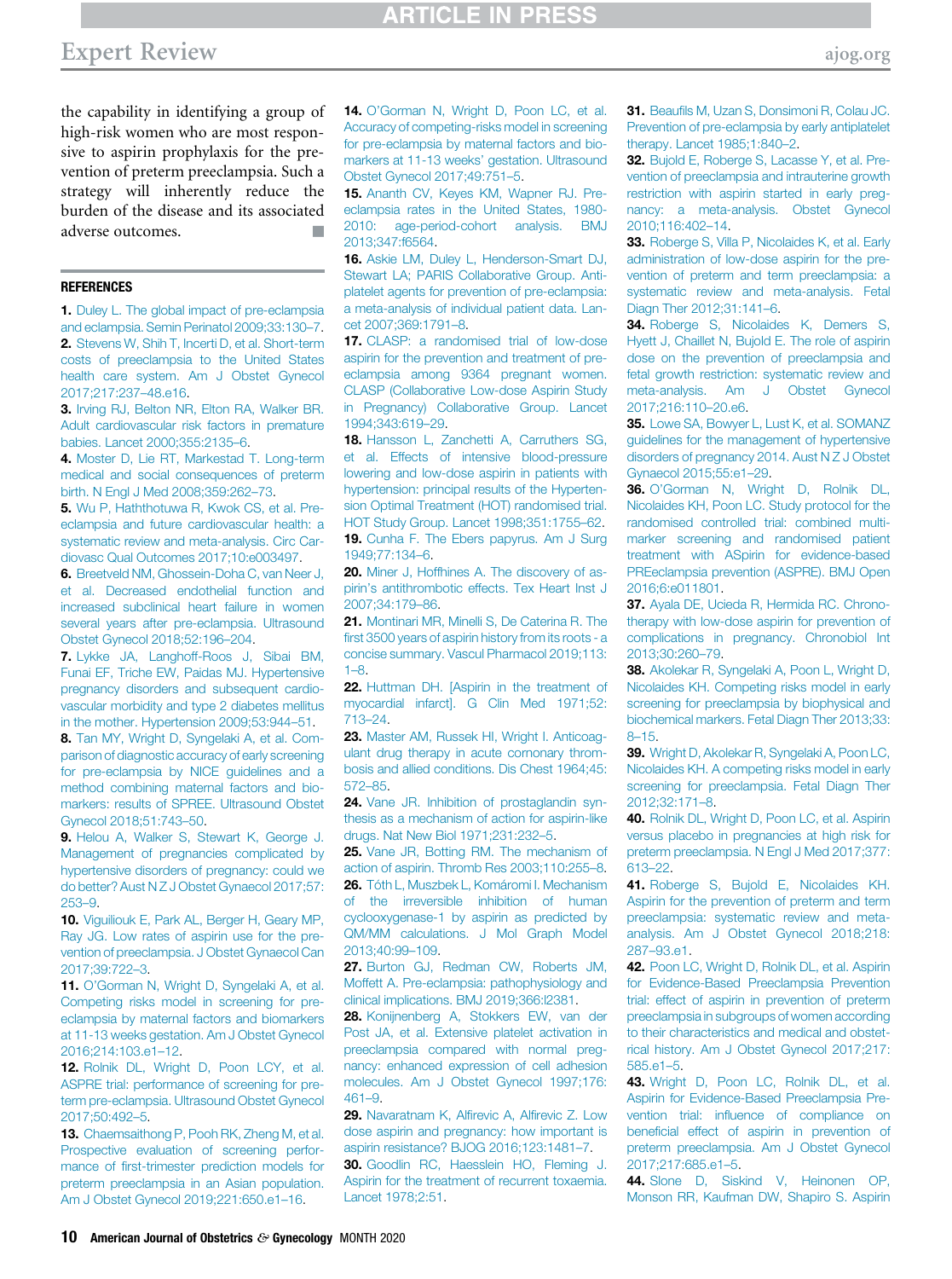[and congenital malformations. Lancet 1976;1:](http://refhub.elsevier.com/S0002-9378(20)30873-5/sref44) [1373](http://refhub.elsevier.com/S0002-9378(20)30873-5/sref44)–5.

<span id="page-10-0"></span>45. [Nørgård B, Puhó E, Czeizel AE, Skriver MV,](http://refhub.elsevier.com/S0002-9378(20)30873-5/sref45) [Sørensen HT. Aspirin use during early preg](http://refhub.elsevier.com/S0002-9378(20)30873-5/sref45)[nancy and the risk of congenital abnormalities: a](http://refhub.elsevier.com/S0002-9378(20)30873-5/sref45) [population-based case-control study. Am J](http://refhub.elsevier.com/S0002-9378(20)30873-5/sref45) [Obstet Gynecol 2005;192:922](http://refhub.elsevier.com/S0002-9378(20)30873-5/sref45)–3.

<span id="page-10-1"></span>46. [Di Sessa TG, Moretti ML, Khoury A,](http://refhub.elsevier.com/S0002-9378(20)30873-5/sref46) [Pulliam DA, Arheart KL, Sibai BM. Cardiac](http://refhub.elsevier.com/S0002-9378(20)30873-5/sref46) [function in fetuses and newborns exposed to](http://refhub.elsevier.com/S0002-9378(20)30873-5/sref46) [low-dose aspirin during pregnancy. Am J Obstet](http://refhub.elsevier.com/S0002-9378(20)30873-5/sref46) [Gynecol 1994;171:892](http://refhub.elsevier.com/S0002-9378(20)30873-5/sref46)–900.

<span id="page-10-2"></span>47. [Schiessl B, Schneider KT, Zimmermann A,](http://refhub.elsevier.com/S0002-9378(20)30873-5/sref47) [Kainer F, Friese K, Oberhoffer R. Prenatal](http://refhub.elsevier.com/S0002-9378(20)30873-5/sref47) [constriction of the fetal ductus arteriosus](http://refhub.elsevier.com/S0002-9378(20)30873-5/sref47)[related to maternal pain medication?](http://refhub.elsevier.com/S0002-9378(20)30873-5/sref47) [Z Geburtshilfe Neonatol 2005;209:65](http://refhub.elsevier.com/S0002-9378(20)30873-5/sref47)–8.

<span id="page-10-3"></span>48. [Petersen TG, Liew Z, Andersen AN,](http://refhub.elsevier.com/S0002-9378(20)30873-5/sref48) [et al. Use of paracetamol, ibuprofen or](http://refhub.elsevier.com/S0002-9378(20)30873-5/sref48) [aspirin in pregnancy and risk of cerebral](http://refhub.elsevier.com/S0002-9378(20)30873-5/sref48) [palsy in the child. Int J Epidemiol 2018;47:](http://refhub.elsevier.com/S0002-9378(20)30873-5/sref48) [121](http://refhub.elsevier.com/S0002-9378(20)30873-5/sref48)–30.

<span id="page-10-4"></span>49. [Low dose aspirin in pregnancy and early](http://refhub.elsevier.com/S0002-9378(20)30873-5/sref49) [childhood development: follow up of the](http://refhub.elsevier.com/S0002-9378(20)30873-5/sref49) [collaborative low dose aspirin study in preg](http://refhub.elsevier.com/S0002-9378(20)30873-5/sref49)[nancy. CLASP collaborative group. Br J Obstet](http://refhub.elsevier.com/S0002-9378(20)30873-5/sref49) [Gynaecol 1995;102:861](http://refhub.elsevier.com/S0002-9378(20)30873-5/sref49)–8.

<span id="page-10-5"></span>50. [Mone F, Mulcahy C, McParland P, et al. Trial](http://refhub.elsevier.com/S0002-9378(20)30873-5/sref50) [of feasibility and acceptability of routine low](http://refhub.elsevier.com/S0002-9378(20)30873-5/sref50)[dose aspirin versus Early Screening Test indi](http://refhub.elsevier.com/S0002-9378(20)30873-5/sref50)[cated aspirin for pre-eclampsia prevention](http://refhub.elsevier.com/S0002-9378(20)30873-5/sref50) [\(TEST study\): a multicentre randomised](http://refhub.elsevier.com/S0002-9378(20)30873-5/sref50) [controlled trial. BMJ Open 2018;8:e022056.](http://refhub.elsevier.com/S0002-9378(20)30873-5/sref50)

<span id="page-10-6"></span>51. [Subtil D, Goeusse P, Puech F, et al. Aspirin](http://refhub.elsevier.com/S0002-9378(20)30873-5/sref51) [\(100 mg\) used for prevention of pre-eclampsia in](http://refhub.elsevier.com/S0002-9378(20)30873-5/sref51) [nulliparous women: the Essai Regional Aspirine](http://refhub.elsevier.com/S0002-9378(20)30873-5/sref51) [Mere-Enfant study \(Part 1\). BJOG 2003;110:](http://refhub.elsevier.com/S0002-9378(20)30873-5/sref51) [475](http://refhub.elsevier.com/S0002-9378(20)30873-5/sref51)–84.

<span id="page-10-7"></span>52. [Sibai BM, Caritis SN, Thom E, et al.](http://refhub.elsevier.com/S0002-9378(20)30873-5/sref52) [Prevention of preeclampsia with low-dose](http://refhub.elsevier.com/S0002-9378(20)30873-5/sref52) [aspirin in healthy, nulliparous pregnant](http://refhub.elsevier.com/S0002-9378(20)30873-5/sref52) [women. The National Institute of Child Health](http://refhub.elsevier.com/S0002-9378(20)30873-5/sref52) [and Human Development Network of](http://refhub.elsevier.com/S0002-9378(20)30873-5/sref52) [Maternal-Fetal Medicine Units. N Engl J Med](http://refhub.elsevier.com/S0002-9378(20)30873-5/sref52) [1993;329:1213](http://refhub.elsevier.com/S0002-9378(20)30873-5/sref52)–8.

<span id="page-10-8"></span>53. [Roberge S, Bujold E, Nicolaides KH. Meta](http://refhub.elsevier.com/S0002-9378(20)30873-5/sref53)[analysis on the effect of aspirin use for preven](http://refhub.elsevier.com/S0002-9378(20)30873-5/sref53)[tion of preeclampsia on placental abruption and](http://refhub.elsevier.com/S0002-9378(20)30873-5/sref53) [antepartum hemorrhage. Am J Obstet Gynecol](http://refhub.elsevier.com/S0002-9378(20)30873-5/sref53) [2018;218:483](http://refhub.elsevier.com/S0002-9378(20)30873-5/sref53)–9.

<span id="page-10-9"></span>54. [Panagodage S, Yong HE, Da Silva Costa F,](http://refhub.elsevier.com/S0002-9378(20)30873-5/sref54) et al. Low-dose acetylsalicylic acid treatment modulates the production of cytokines and improves trophoblast function in an in vitro model of early-onset preeclampsia. Am J Pathol 2016;186:3217–24.

<span id="page-10-10"></span>**55.** [Li C, Raikwar NS, Santillan MK, Santillan DA,](http://refhub.elsevier.com/S0002-9378(20)30873-5/sref55) [Thomas CP. Aspirin inhibits expression of sFLT1](http://refhub.elsevier.com/S0002-9378(20)30873-5/sref55) [from human cytotrophoblasts induced by hyp](http://refhub.elsevier.com/S0002-9378(20)30873-5/sref55)[oxia, via cyclo-oxygenase 1. Placenta 2015;36:](http://refhub.elsevier.com/S0002-9378(20)30873-5/sref55) [446](http://refhub.elsevier.com/S0002-9378(20)30873-5/sref55)–53.

56. [Su MT, Wang CY, Tsai PY, Chen TY,](http://refhub.elsevier.com/S0002-9378(20)30873-5/sref56) [Tsai HL, Kuo PL. Aspirin enhances trophoblast](http://refhub.elsevier.com/S0002-9378(20)30873-5/sref56) [invasion and represses soluble fms-like tyrosine](http://refhub.elsevier.com/S0002-9378(20)30873-5/sref56) [kinase 1 production: a putative mechanism for](http://refhub.elsevier.com/S0002-9378(20)30873-5/sref56) [preventing preeclampsia. J Hypertens 2019;37:](http://refhub.elsevier.com/S0002-9378(20)30873-5/sref56) [2461](http://refhub.elsevier.com/S0002-9378(20)30873-5/sref56)–9.

<span id="page-10-11"></span>57. [Wright D, Nicolaides KH. Aspirin delays the](http://refhub.elsevier.com/S0002-9378(20)30873-5/sref57) [development of preeclampsia. Am J Obstet](http://refhub.elsevier.com/S0002-9378(20)30873-5/sref57) [Gynecol 2019;220:580.e1](http://refhub.elsevier.com/S0002-9378(20)30873-5/sref57)–6.

<span id="page-10-12"></span>58. Benkő Z, Chaveeva P, de Paco Matallana C, [Zingler E, Wright D, Nicolaides KH. Revised](http://refhub.elsevier.com/S0002-9378(20)30873-5/sref58) [competing-risks model in screening for pre](http://refhub.elsevier.com/S0002-9378(20)30873-5/sref58)[eclampsia in twin pregnancy by maternal char](http://refhub.elsevier.com/S0002-9378(20)30873-5/sref58)[acteristics and medical history. Ultrasound](http://refhub.elsevier.com/S0002-9378(20)30873-5/sref58) [Obstet Gynecol 2019;54:617](http://refhub.elsevier.com/S0002-9378(20)30873-5/sref58)–24.

59. [Sibai BM, Hauth J, Caritis S, et al. Hyper](http://refhub.elsevier.com/S0002-9378(20)30873-5/sref59)[tensive disorders in twin versus singleton ges](http://refhub.elsevier.com/S0002-9378(20)30873-5/sref59)[tations. National Institute of Child Health and](http://refhub.elsevier.com/S0002-9378(20)30873-5/sref59) [Human Development Network of Maternal-Fetal](http://refhub.elsevier.com/S0002-9378(20)30873-5/sref59) [Medicine Units. Am J Obstet Gynecol 2000;182:](http://refhub.elsevier.com/S0002-9378(20)30873-5/sref59) [938](http://refhub.elsevier.com/S0002-9378(20)30873-5/sref59)–42.

<span id="page-10-13"></span>60. [Francisco C, Wright D, Benk](http://refhub.elsevier.com/S0002-9378(20)30873-5/sref60)ő [Z,](http://refhub.elsevier.com/S0002-9378(20)30873-5/sref60) [Syngelaki A, Nicolaides KH. Hidden high rate of](http://refhub.elsevier.com/S0002-9378(20)30873-5/sref60) [pre-eclampsia in twin compared with singleton](http://refhub.elsevier.com/S0002-9378(20)30873-5/sref60) [pregnancy. Ultrasound Obstet Gynecol](http://refhub.elsevier.com/S0002-9378(20)30873-5/sref60) [2017;50:88](http://refhub.elsevier.com/S0002-9378(20)30873-5/sref60)–92.

<span id="page-10-14"></span>61. [Bdolah Y, Lam C, Rajakumar A, et al. Twin](http://refhub.elsevier.com/S0002-9378(20)30873-5/sref61) [pregnancy and the risk of preeclampsia: bigger](http://refhub.elsevier.com/S0002-9378(20)30873-5/sref61) [placenta or relative ischemia? Am J Obstet](http://refhub.elsevier.com/S0002-9378(20)30873-5/sref61) [Gynecol 2008;198:428.e1](http://refhub.elsevier.com/S0002-9378(20)30873-5/sref61)–6.

<span id="page-10-15"></span>62. [Francisco C, Wright D, Benk](http://refhub.elsevier.com/S0002-9378(20)30873-5/sref62)ő [Z,](http://refhub.elsevier.com/S0002-9378(20)30873-5/sref62) [Syngelaki A, Nicolaides KH. Competing-risks](http://refhub.elsevier.com/S0002-9378(20)30873-5/sref62) [model in screening for pre-eclampsia in twin](http://refhub.elsevier.com/S0002-9378(20)30873-5/sref62) [pregnancy according to maternal factors and](http://refhub.elsevier.com/S0002-9378(20)30873-5/sref62) [biomarkers at 11-13 weeks](http://refhub.elsevier.com/S0002-9378(20)30873-5/sref62)' gestation. Ultra[sound Obstet Gynecol 2017;50:589](http://refhub.elsevier.com/S0002-9378(20)30873-5/sref62)–95.

<span id="page-10-16"></span>63. [ACOG Committee Opinion No. 743: low](http://refhub.elsevier.com/S0002-9378(20)30873-5/sref63)[dose aspirin use during pregnancy. Obstet](http://refhub.elsevier.com/S0002-9378(20)30873-5/sref63) [Gynecol 2018;132:e44](http://refhub.elsevier.com/S0002-9378(20)30873-5/sref63)–52.

64. [Webster K, Fishburn S, Maresh M,](http://refhub.elsevier.com/S0002-9378(20)30873-5/sref64) [Findlay SC, Chappell LC; Guideline Committee.](http://refhub.elsevier.com/S0002-9378(20)30873-5/sref64) [Diagnosis and management of hypertension in](http://refhub.elsevier.com/S0002-9378(20)30873-5/sref64) [pregnancy: summary of updated NICE guid](http://refhub.elsevier.com/S0002-9378(20)30873-5/sref64)[ance. BMJ 2019;366:l5119.](http://refhub.elsevier.com/S0002-9378(20)30873-5/sref64)

65. [Poon LC, Shennan A, Hyett JA, et al. The](http://refhub.elsevier.com/S0002-9378(20)30873-5/sref65) [International Federation of Gynecology and](http://refhub.elsevier.com/S0002-9378(20)30873-5/sref65) [Obstetrics \(FIGO\) initiative on pre-eclampsia: a](http://refhub.elsevier.com/S0002-9378(20)30873-5/sref65) pragmatic guide for fi[rst-trimester screening](http://refhub.elsevier.com/S0002-9378(20)30873-5/sref65) [and prevention. Int J Gynaecol Obstet](http://refhub.elsevier.com/S0002-9378(20)30873-5/sref65) [2019;145\(Suppl1\):1](http://refhub.elsevier.com/S0002-9378(20)30873-5/sref65)–33.

<span id="page-10-17"></span>66. [Kalafat E, Shirazi A, Thilaganathan B,](http://refhub.elsevier.com/S0002-9378(20)30873-5/sref66) [Khalil A. The role of aspirin in prevention of pre](http://refhub.elsevier.com/S0002-9378(20)30873-5/sref66)[eclampsia in twin pregnancies: does the dose](http://refhub.elsevier.com/S0002-9378(20)30873-5/sref66) [matter? Am J Obstet Gynecol 2020 \[Epub](http://refhub.elsevier.com/S0002-9378(20)30873-5/sref66) [ahead of print\].](http://refhub.elsevier.com/S0002-9378(20)30873-5/sref66)

<span id="page-10-18"></span>67. [Carpentier C, Bujold E, Camiré B, Tapp S,](http://refhub.elsevier.com/S0002-9378(20)30873-5/sref67) [Boutin A, Demers S. P08.03: Low-dose aspirin](http://refhub.elsevier.com/S0002-9378(20)30873-5/sref67) [for prevention of fetal growth restriction and](http://refhub.elsevier.com/S0002-9378(20)30873-5/sref67) [pre-eclampsia in twins: the GAP pilot rando](http://refhub.elsevier.com/S0002-9378(20)30873-5/sref67)[mised trial. Ultrasound Obstet Gynecol](http://refhub.elsevier.com/S0002-9378(20)30873-5/sref67) [2017;50:178.](http://refhub.elsevier.com/S0002-9378(20)30873-5/sref67)

<span id="page-10-19"></span>68. [Bergeron TS, Roberge S, Carpentier C,](http://refhub.elsevier.com/S0002-9378(20)30873-5/sref68) [Sibai B, McCaw-Binns A, Bujold E. Prevention of](http://refhub.elsevier.com/S0002-9378(20)30873-5/sref68) [preeclampsia with aspirin in multiple gestations:](http://refhub.elsevier.com/S0002-9378(20)30873-5/sref68) [a systematic review and meta-analysis. Am J](http://refhub.elsevier.com/S0002-9378(20)30873-5/sref68) [Perinatol 2016;33:605](http://refhub.elsevier.com/S0002-9378(20)30873-5/sref68)–10.

<span id="page-10-20"></span>69. [Roberge S, Nicolaides KH, Demers S,](http://refhub.elsevier.com/S0002-9378(20)30873-5/sref69) [Villa P, Bujold E. Prevention of perinatal death](http://refhub.elsevier.com/S0002-9378(20)30873-5/sref69) [and adverse perinatal outcome using low-dose](http://refhub.elsevier.com/S0002-9378(20)30873-5/sref69) [aspirin: a meta-analysis. Ultrasound Obstet](http://refhub.elsevier.com/S0002-9378(20)30873-5/sref69) [Gynecol 2013;41:491](http://refhub.elsevier.com/S0002-9378(20)30873-5/sref69)–9.

<span id="page-10-21"></span>70. [Tan MY, Poon LC, Rolnik DL, et al. Predic](http://refhub.elsevier.com/S0002-9378(20)30873-5/sref70)[tion and prevention of small-for-gestational-age](http://refhub.elsevier.com/S0002-9378(20)30873-5/sref70) [neonates: evidence from SPREE and ASPRE.](http://refhub.elsevier.com/S0002-9378(20)30873-5/sref70) [Ultrasound Obstet Gynecol 2018;52:52](http://refhub.elsevier.com/S0002-9378(20)30873-5/sref70)–9.

<span id="page-10-22"></span>71. [Wright D, Rolnik DL, Syngelaki A, et al.](http://refhub.elsevier.com/S0002-9378(20)30873-5/sref71) [Aspirin for Evidence-Based Preeclampsia Pre](http://refhub.elsevier.com/S0002-9378(20)30873-5/sref71)[vention trial: effect of aspirin on length of stay in](http://refhub.elsevier.com/S0002-9378(20)30873-5/sref71) [the neonatal intensive care unit. Am J Obstet](http://refhub.elsevier.com/S0002-9378(20)30873-5/sref71) [Gynecol 2018;218:612.e1](http://refhub.elsevier.com/S0002-9378(20)30873-5/sref71)–6.

<span id="page-10-23"></span>72. [Morgan TK. Role of the placenta in preterm](http://refhub.elsevier.com/S0002-9378(20)30873-5/sref72) [birth: a review. Am J Perinatol 2016;33:258](http://refhub.elsevier.com/S0002-9378(20)30873-5/sref72)–66. 73. [Goldenberg RL, Culhane JF, Iams JD,](http://refhub.elsevier.com/S0002-9378(20)30873-5/sref73)

<span id="page-10-24"></span>[Romero R. Epidemiology and causes of preterm](http://refhub.elsevier.com/S0002-9378(20)30873-5/sref73) [birth. Lancet 2008;371:75](http://refhub.elsevier.com/S0002-9378(20)30873-5/sref73)–84.

<span id="page-10-25"></span>74. [Hoffman MK, Goudar SS, Kodkany BS,](http://refhub.elsevier.com/S0002-9378(20)30873-5/sref74) [et al. Low-dose aspirin for the prevention of](http://refhub.elsevier.com/S0002-9378(20)30873-5/sref74) [preterm delivery in nulliparous women with a](http://refhub.elsevier.com/S0002-9378(20)30873-5/sref74) [singleton pregnancy \(ASPIRIN\): a randomised,](http://refhub.elsevier.com/S0002-9378(20)30873-5/sref74) [double-blind, placebo-controlled trial. Lancet](http://refhub.elsevier.com/S0002-9378(20)30873-5/sref74) [2020;395:285](http://refhub.elsevier.com/S0002-9378(20)30873-5/sref74)–93.

<span id="page-10-26"></span>75. [Mosca L, Benjamin EJ, Berra K, et al.](http://refhub.elsevier.com/S0002-9378(20)30873-5/sref75) [Effectiveness-based guidelines for the preven](http://refhub.elsevier.com/S0002-9378(20)30873-5/sref75)[tion of cardiovascular disease in women](http://refhub.elsevier.com/S0002-9378(20)30873-5/sref75)–2011 [update: a guideline from the American Heart](http://refhub.elsevier.com/S0002-9378(20)30873-5/sref75) [Association. J Am Coll Cardiol 2011;57:](http://refhub.elsevier.com/S0002-9378(20)30873-5/sref75) [1404](http://refhub.elsevier.com/S0002-9378(20)30873-5/sref75)–23.

<span id="page-10-27"></span>76. [Brown HL, Warner JJ, Gianos E, et al. Pro](http://refhub.elsevier.com/S0002-9378(20)30873-5/sref76)moting risk identifi[cation and reduction of car](http://refhub.elsevier.com/S0002-9378(20)30873-5/sref76)[diovascular disease in women through](http://refhub.elsevier.com/S0002-9378(20)30873-5/sref76) [collaboration with obstetricians and gynecolo](http://refhub.elsevier.com/S0002-9378(20)30873-5/sref76)[gists: a presidential advisory from the American](http://refhub.elsevier.com/S0002-9378(20)30873-5/sref76) [Heart Association and the American College of](http://refhub.elsevier.com/S0002-9378(20)30873-5/sref76) [Obstetricians and Gynecologists. Circulation](http://refhub.elsevier.com/S0002-9378(20)30873-5/sref76) [2018;137:e843](http://refhub.elsevier.com/S0002-9378(20)30873-5/sref76)–52.

<span id="page-10-28"></span>77. [Ling HZ, Jara PG, Bisquera A, Poon LC,](http://refhub.elsevier.com/S0002-9378(20)30873-5/sref77) [Nicolaides KH, Kametas NA. Maternal cardiac](http://refhub.elsevier.com/S0002-9378(20)30873-5/sref77) [function in women at high risk for pre-eclampsia](http://refhub.elsevier.com/S0002-9378(20)30873-5/sref77) [treated with 150 mg aspirin or placebo: an](http://refhub.elsevier.com/S0002-9378(20)30873-5/sref77) [observational study. BJOG 2020;127:](http://refhub.elsevier.com/S0002-9378(20)30873-5/sref77) [1018](http://refhub.elsevier.com/S0002-9378(20)30873-5/sref77)–25.

<span id="page-10-29"></span>78. [Thilaganathan B, Kalafat E. Cardiovascular](http://refhub.elsevier.com/S0002-9378(20)30873-5/sref78) [system in preeclampsia and beyond. Hyper](http://refhub.elsevier.com/S0002-9378(20)30873-5/sref78)[tension 2019;73:522](http://refhub.elsevier.com/S0002-9378(20)30873-5/sref78)–31.

<span id="page-10-30"></span>79. [Mone F, Mulcahy C, McParland P,](http://refhub.elsevier.com/S0002-9378(20)30873-5/sref79) [McAuliffe FM. Should we recommend universal](http://refhub.elsevier.com/S0002-9378(20)30873-5/sref79) [aspirin for all pregnant women? Am J Obstet](http://refhub.elsevier.com/S0002-9378(20)30873-5/sref79) [Gynecol 2017;216:141.e1](http://refhub.elsevier.com/S0002-9378(20)30873-5/sref79)–5.

<span id="page-10-33"></span>80. [Werner EF, Hauspurg AK, Rouse DJ.](http://refhub.elsevier.com/S0002-9378(20)30873-5/sref80) A cost-benefi[t analysis of low-dose aspirin pro](http://refhub.elsevier.com/S0002-9378(20)30873-5/sref80)[phylaxis for the prevention of preeclampsia in the](http://refhub.elsevier.com/S0002-9378(20)30873-5/sref80) [United States. Obstet Gynecol 2015;126:](http://refhub.elsevier.com/S0002-9378(20)30873-5/sref80) [1242](http://refhub.elsevier.com/S0002-9378(20)30873-5/sref80)–50.

<span id="page-10-34"></span>81. [Mallampati D, Grobman W, Rouse DJ,](http://refhub.elsevier.com/S0002-9378(20)30873-5/sref81) [Werner EF. Strategies for prescribing aspirin to](http://refhub.elsevier.com/S0002-9378(20)30873-5/sref81) [prevent preeclampsia: a cost-effectiveness](http://refhub.elsevier.com/S0002-9378(20)30873-5/sref81) [analysis. Obstet Gynecol 2019;134:537](http://refhub.elsevier.com/S0002-9378(20)30873-5/sref81)–44.

<span id="page-10-35"></span>82. Mone F, O'[Mahony JF, Tyrrell E, et al. Pre](http://refhub.elsevier.com/S0002-9378(20)30873-5/sref82)[eclampsia prevention using routine versus](http://refhub.elsevier.com/S0002-9378(20)30873-5/sref82) [screening test-indicated aspirin in low-risk](http://refhub.elsevier.com/S0002-9378(20)30873-5/sref82) [women. Hypertension 2018;72:1391](http://refhub.elsevier.com/S0002-9378(20)30873-5/sref82)–6.

<span id="page-10-31"></span>83. [Cuckle H. Strategies for prescribing aspirin](http://refhub.elsevier.com/S0002-9378(20)30873-5/sref83) [to prevent preeclampsia: a cost-effectiveness](http://refhub.elsevier.com/S0002-9378(20)30873-5/sref83) [analysis. Obstet Gynecol 2020;135:217](http://refhub.elsevier.com/S0002-9378(20)30873-5/sref83).

<span id="page-10-32"></span>84. [Rotchell YE, Cruickshank JK, Gay MP,](http://refhub.elsevier.com/S0002-9378(20)30873-5/sref84) [et al. Barbados Low Dose Aspirin Study in](http://refhub.elsevier.com/S0002-9378(20)30873-5/sref84) [Pregnancy \(BLASP\): a randomised trial for the](http://refhub.elsevier.com/S0002-9378(20)30873-5/sref84) [prevention of pre-eclampsia and its compli](http://refhub.elsevier.com/S0002-9378(20)30873-5/sref84)[cations. Br J Obstet Gynaecol 1998;105:](http://refhub.elsevier.com/S0002-9378(20)30873-5/sref84) [286](http://refhub.elsevier.com/S0002-9378(20)30873-5/sref84)–92.